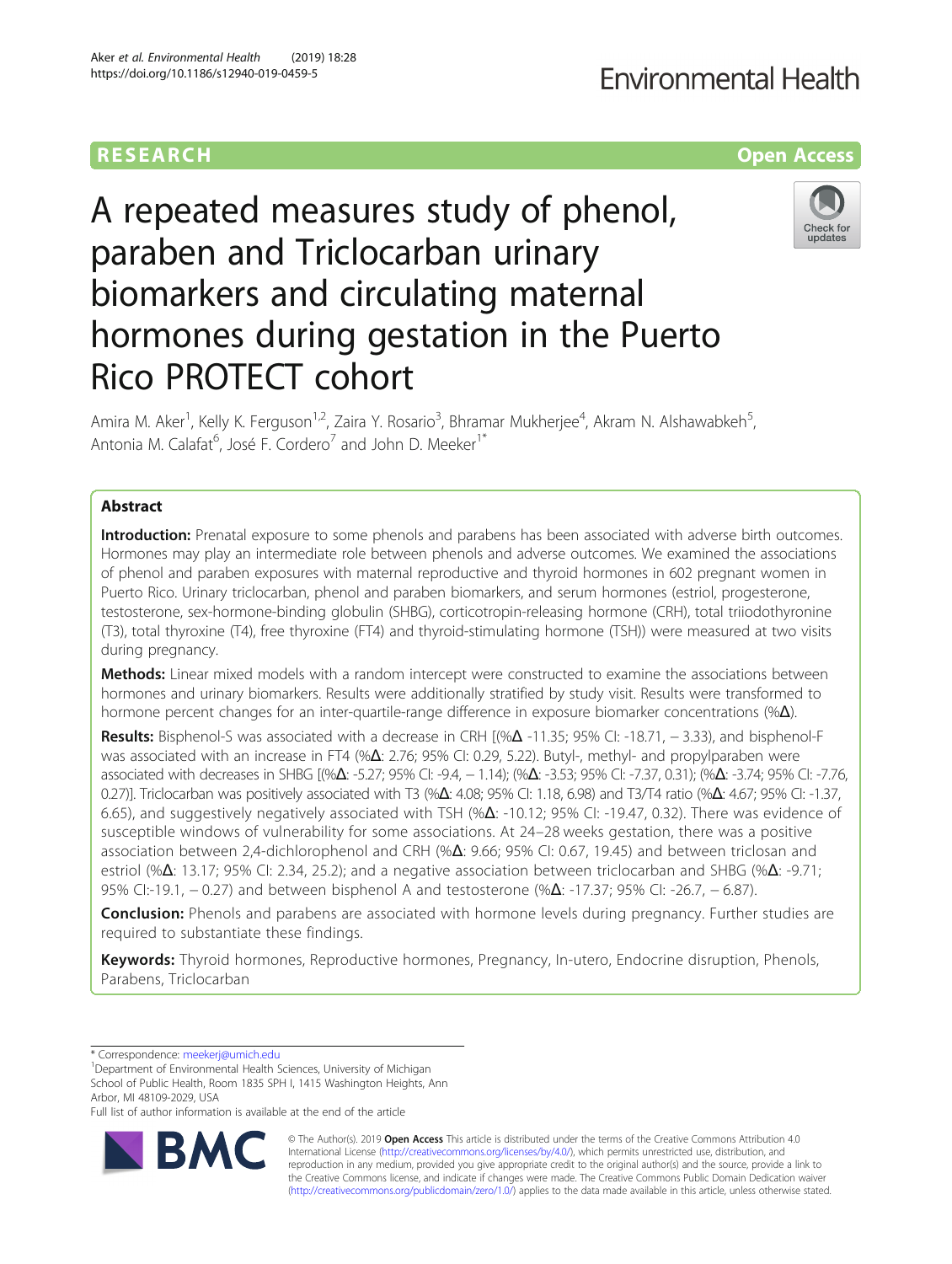# Background

Exposure to phenols and parabens has been linked to various adverse health effects, including ovarian toxicity, cancer, and adverse neurodevelopmental outcomes [[1](#page-10-0)–[4](#page-10-0)]. Prenatal exposure to these chemicals, in particular, may have a long lasting effect on fetal health into adulthood. For example, prenatal exposure to phenols and parabens has been linked to adverse birth outcomes [\[5](#page-10-0), [6](#page-10-0)], respiratory health effects in children [\[7\]](#page-10-0), and cardiometabolic risk [\[8](#page-10-0)]. The exact mechanisms at play are still not fully understood; however, endocrine disruption is hypothesized to be one of the main toxicity pathways  $[3, 9-11]$  $[3, 9-11]$  $[3, 9-11]$  $[3, 9-11]$  $[3, 9-11]$  $[3, 9-11]$ .

Reproductive and thyroid hormones play an essential role in the maintenance of pregnancy and the development of the fetus  $[12-16]$  $[12-16]$  $[12-16]$  $[12-16]$  $[12-16]$ , therefore pregnancy is a vulnerable window for endocrine disruption due to the varying levels of hormones involved in the growing organism [\[17\]](#page-10-0). Endocrine disrupting chemicals could act through several pathways, including hormone synthesis, regulation, transport and metabolism, and/or interference with receptors. Phenols and parabens have estrogenic and androgenic properties  $[1, 18-20]$  $[1, 18-20]$  $[1, 18-20]$  $[1, 18-20]$  $[1, 18-20]$  $[1, 18-20]$ , but few human studies have looked into the effect of these chemicals on maternal hormones during pregnancy. Most existing studies in this area use smaller study populations or only examined a single time point in pregnancy, which do not capture the changing hormone levels and high variability of phenols and paraben exposure during pregnancy. Furthermore, no or few studies explored the associations between these chemicals and maternal testosterone, corticotropin-releasing hormone (CRH), sex hormone-binding globulin (SHBG) and estriol, all of which play essential roles in maintaining healthy pregnancies.

Given the growing evidence of the endocrine disrupting effects of phenols and parabens [[18,](#page-10-0) [21](#page-10-0)–[25\]](#page-11-0), our aim was to study the relationships between phenols and parabens on reproductive and thyroid hormones in our ongoing cohort of pregnant women in Puerto Rico. The study follows the women over multiple time points during pregnancy, providing more power than previous studies, and allows for the identification of potential windows of susceptibility. We previously reported early preliminary results on associations between select phenols and parabens with hormones in this Puerto Rican cohort [\[26](#page-11-0)]. This manuscript is an update of our previous results that utilizes a much larger sample size, includes additional hormones (estriol, testosterone, total triiodothyronine, and total thyroxine), as well as additional exposure biomarkers yet to be studied in detail (ethylparaben, BPS, BPF and triclocarban). Due to the lack of human health data, this study was exploratory in nature, with the exception of BPA, triclosan, methylparaben and propylparaben. We hypothesized a decrease in serum thyroid hormone levels in association with triclosan, methyl- and propyl-paraben, and an increase in serum thyroid hormones with BPA concentrations.

# Methods

# Study participants

Participants for the present study were from an ongoing prospective cohort of pregnant women in Puerto Rico, named the Puerto Rico Testsite for Exploring Contamination Threats (PROTECT) cohort. Details on the recruitment and inclusion criteria have been described previously [\[27](#page-11-0), [28\]](#page-11-0). The study participants included in the present analysis were recruited from 2012 to 2017 at  $14 \pm 2$  weeks gestation from two hospitals and five affiliated prenatal clinics in Northern Puerto Rico. They were aged between 18 and 40 years. The exclusion criteria included women who lived outside the region, had multiple gestations, used oral contraceptives within 3 months prior to getting pregnant, got pregnant using in vitro fertilization, or had known medical health conditions (diabetes, hypertension, etc.). Three visits were conducted with the study participants to coincide with periods of rapid fetal growth and routine clinical visits (Visit 1: 16–20; Visit 2: 20–24; Visit 3: 24–28 gestation weeks). Demographic information was collected via questionnaires at the initial study visit. Spot urine samples were collected at the three study visits, whereas blood samples were collected during the first and third visits.

The present analysis includes 602 women recruited into the study (of the total 1311 women enrolled in the cohort to date) for whom both total phenol and paraben concentrations and hormone measurements from at least one study visit were available. This study was approved by the research and ethics committees of the University Of Michigan School Of Public Health, University of Puerto Rico, Northeastern University, and the University of Georgia. All study participants provided full informed consent prior to participation. The involvement of the Centers for Disease Control and Prevention (CDC) laboratory did not constitute engagement in human subjects research.

# Quantification of urinary biomarkers

After collection, spot urine samples were divided into aliquots and frozen at -80 °C until they were shipped overnight with dry ice to the CDC for analysis. Urine samples were analyzed for seven phenols (2,4-dichlorophenol, 2,5-dichlorophenol, BPA, BPS, BPF, benzophenone-3, triclosan), triclocarban, and four parabens (ethylparaben, methylparaben, butylparaben, propylparaben) using online solid phase extraction-high-performance liquid chromatographyisotope dilution tandem mass spectrometry [\[29](#page-11-0)–[31](#page-11-0)]. Biomarker concentrations below the limit of detection (LOD) were assigned a value of the LOD divided by  $\sqrt{2}$  [\[32](#page-11-0)]. The LODs were as follows: 0.1 μg/L (2,4-dichlorphenol,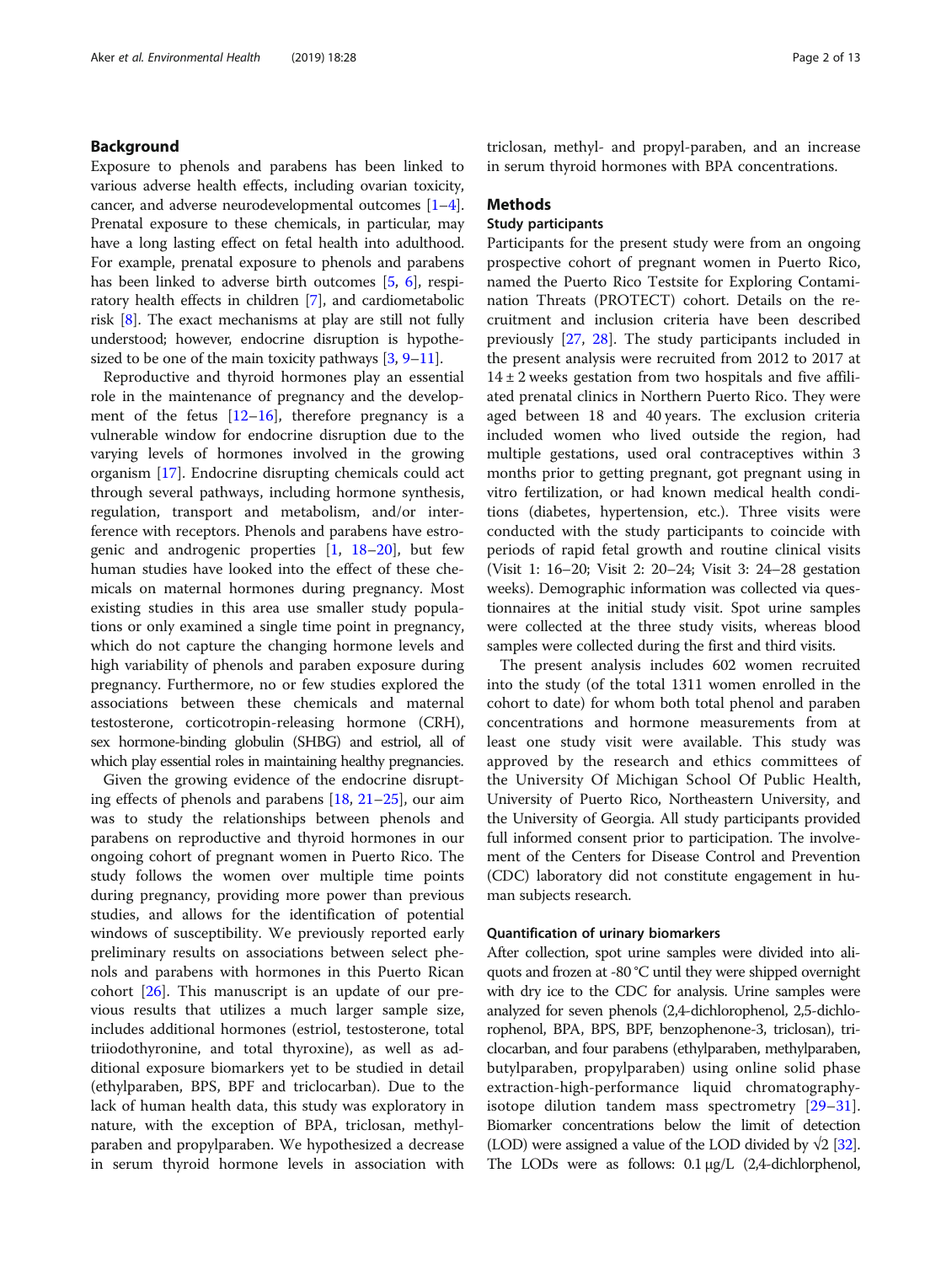2,5-dichlorophenol, BPS, triclocarban, butylparaben, propylparaben); 0.2 μg/L (BPA, BPF); 0.4 μg/L (benzophenone-3); 1 μg/L (methylparaben, ethylparaben); and 1.7 μg/L (triclosan). Urinary dilution was accounted for by using urinary specific gravity (SG), and was measured using a digital handheld refractometer (AtagoCo., Ltd., Tokyo, Japan). For preliminary data analysis, urinary biomarker concentrations were corrected for SG using the following formula:

$$
P_C = M[(SG_m-1)/(SG_i-1)]
$$

where  $P_c$  is the SG-corrected concentration ( $\mu$ g/L), M is the measured concentration,  $SG<sub>m</sub>$  is the study population median urinary specific gravity (1.0196), and  $SG<sub>i</sub>$  is the individual's urinary specific gravity. The sample size for BPF, BPS, triclocarban and ethylparaben was smaller than the rest of the biomarkers because they were only quantified in a later sub-sample of the cohort.

# Hormone measurement

Serum samples were collected during visits 1 and 3. Volume limitations resulted in differences in the number of samples analyzed by hormone. All hormone analyses were conducted at the Central Ligand Assay Satellite Services (CLASS) laboratory, Department of Epidemiology, School of Public Health, University of Michigan. Progesterone, SHBG, testosterone, total triiodothyronine (T3), total thyroxine (T4), free thyroxine (FT4), and thyroid-stimulating hormone (TSH) were measured in serum using a chemiluminescence immunoassay (ADVIA Centaur® CP Immunoassay System, Seimens Healthineers). Estriol and CRH were measured in serum using an enzyme immunoassay (Estriol ELISA Kit, ALPCO; CRH ELISA Kit, LifeSpan BioSciences). In addition to measured hormones, the ratio of progesterone to estriol (Prog/Estriol Ratio), and the ratio of T3 and T4 (T3/T4 ratio) were calculated for the purposes of this analysis. Hormone ratios may be a better indicator of adverse pregnancy outcomes (such as preterm birth) than the individual hormones alone [[33](#page-11-0)–[35](#page-11-0)]. Two samples had a TSH level below the LOD. Because this result was not biologically plausible, these two values were dropped from the analyses.

### Statistical analyses

Distributions of key demographic characteristics were calculated. All urinary exposure biomarkers, and the serum hormones progesterone, estriol, CRH, TSH and progesterone/estriol ratio were positively-skewed, and were natural log-transformed. The distributions of SHBG, FT4, T3, T4 and T3/T4 ratio approximated normality and remained untransformed in all analyses. Geometric means and standard deviations were calculated for all SG-corrected

exposure biomarkers, hormones, and the ratios of progesterone/estriol and T3/T4. We examined urinary exposure biomarkers concentrations and serum hormone levels by study visit, and calculated Spearman correlations between unlogged average SG-corrected exposure biomarkers. To assess differences in exposure biomarkers and hormones across study visits, we ran Linear Mixed Models (LMM) with a subject-specific random intercept regressing the biomarker or hormone against the study visit. Specific gravity was used as a covariate in the model instead of using the SG-corrected biomarker concentrations. The selection of a random intercept and slope was determined using BIC values. BPF and ethylparaben were detected in less than 50% of the samples. Therefore, we transformed BPF and ethylparaben into dichotomous variables, where 0 represented concentrations below the LOD, and 1 represented detectable concentrations. These categorical BPF and ethylparaben variables were used in all of the following regression analyses.

In our repeated measures analysis, we regressed one hormone or hormone ratio on one urinary biomarker using LMM, with a subject-specific random intercept for each model to account for intra-individual correlation of serial hormone measurements collected over the two study visits. The urinary biomarker concentrations at the two visits were treated as time-varying variables in the LMM models. Crude models included specific gravity and study visit as covariates. Potential confounders were selected a priori from the existing literature, and included as covariates if they were found to change the main effect estimate by  $>10\%$ . Final models were adjusted for specific gravity, study visit, body mass index (BMI) at the first study visit, maternal age, the number of hours of second-hand smoking exposure per day, and a socio-economic variable. All covariates, except for maternal age and specific gravity, were categorical. The socio-economic variable used in the model differed by the hormone regressed. Maternal education was a strong confounder for models regressing progesterone, estriol, and progesterone/estriol ratio against urinary biomarkers concentrations, and was used as the socio-economic index for those models. All other models used insurance type as the socio-economic status index. The selection of the socio-economic variable was based on the percent change in the main effect estimate, and the  $p$  value of the socio-economic variable in final models.

To assess windows of vulnerability, we ran two more analyses. First, we ran the same LMMs regressing hormones and urinary biomarkers concentrations with an interaction term between the urinary biomarker and the study visit. Second, we ran multiple linear regressions (MLR) stratified by study visit of sample collection. The MLR models were adjusted for the same covariates as those in the LMMs.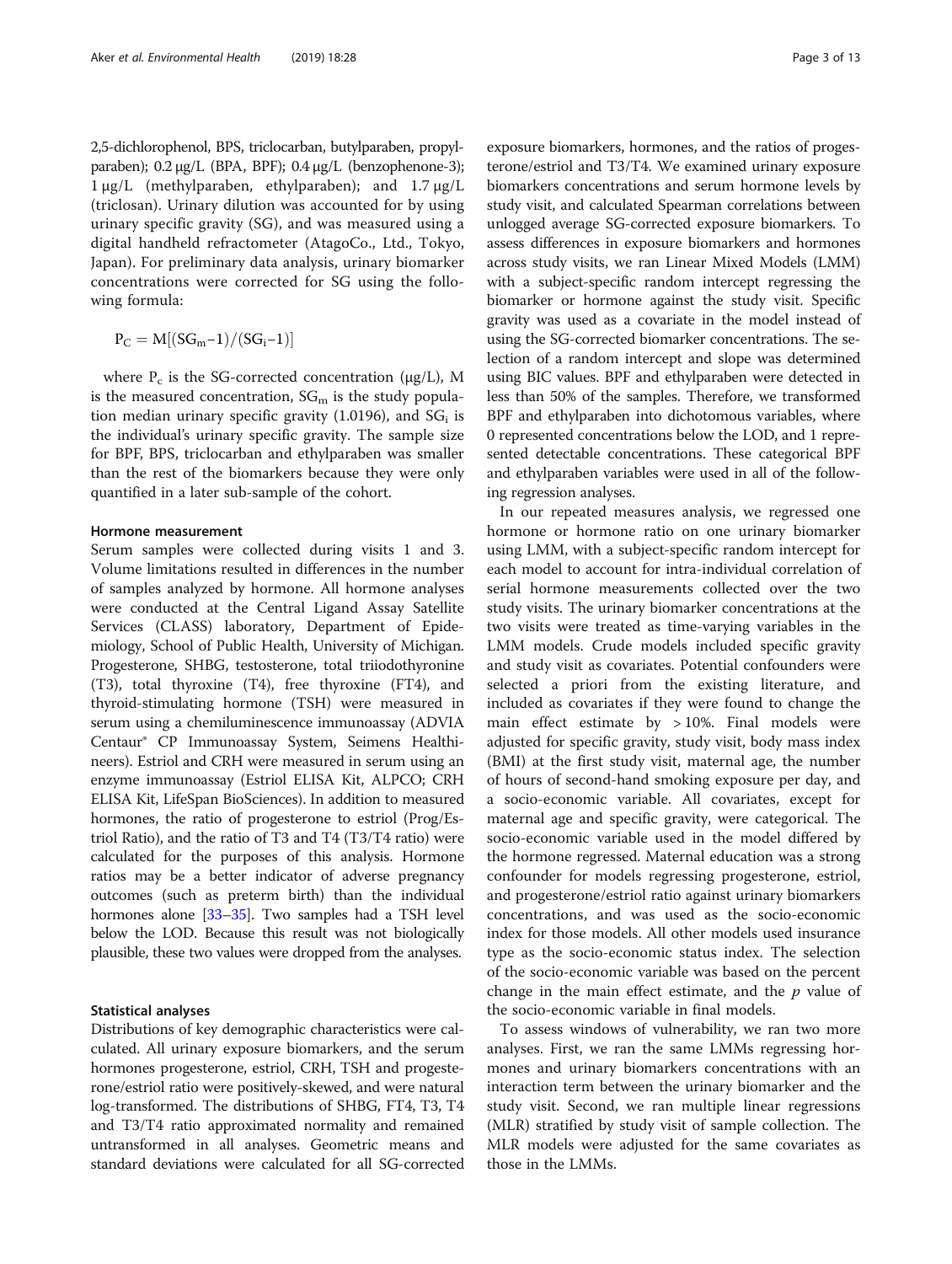To increase interpretability of our results, we transformed regression coefficients to percent changes (and associated 95% confidence intervals, CIs) in hormone concentration in relation to the interquartile range (IQR) increase in urinary biomarker concentrations. Beta coefficients from models with categorical biomarkers (BPF and ethylparaben) were transformed to percent changes (and associated 95% confidence intervals) in hormone concentration at detectable vs non-detectable biomarker concentrations. The alpha level was set at 0.05. All statistical analyses were conducted in R Version 3.4.2.

As a sensitivity analysis, all models were re-run using specific gravity as a covariate in combination with exposure biomarkers corrected for specific gravity as was described by O'Brien et al. [[36\]](#page-11-0). We observed no differences in our results, and therefore, retained our original models using un-corrected exposure biomarkers with specific gravity included as a covariate.

# Results

The 602 study participants had a mean age of 26.4 and approximately 60% had BMI levels below  $30 \text{ kg/m}^2$ (Table 1). Although the majority of women reported never smoking (75%), 4% reported currently smoking, and 7% reported exposure to second-hand smoking for more than an hour per day. Six percent reported consuming alcohol in the last few months. A quarter of the study participants reported a household income of less than \$10,000, and only 11% reported a household income >\$50,000. A quarter of the participants did not report their incomes. As compared to the overall PROTECT cohort, the study participants included in the present analysis had higher rates of smoking, and had overall lower household income and education levels.

The exposure biomarkers included in this analysis were highly detected in the study population, with the exception of ethylparaben and BPF (Table [2\)](#page-4-0). BPF was detected in between 50 and 60% of the study sample; ethylparaben was detected in between 42 and 54% of the sample, depending on study visit. Concentrations of urinary biomarkers remained relatively consistent across the two study visits, with the exception of a decrease in BPA ( $p < 0.001$ ) and butylparaben ( $p = 0.04$ ). There was an increase in most hormones across the two study visits, particularly progesterone, estriol, SHBG and CRH. T4 levels remained consistent from 16 to 20 and 24–28 weeks gestation.

Methylparaben and propylparaben were strongly correlated [Spearman correlation of 0.8  $(p < 0.001)$  $(p < 0.001)$  $(p < 0.001)$ ] (Fig. 1). Ethylparaben and butylparaben showed moderate correlation with methylparaben and propylparaben with Spearman correlations between  $0.33-0.47$  (*p* values < 0.001). 2,4-Dichlorophenol and 2,5-dichlorophenol showed a fairly strong correlation (Spearman  $r = 0.6$ ,  $p < 0.001$ ). Triclosan Table 1 Summary demographics and differences between the PROTECT study participants included in present analysis versus participants not included because of missing urine and/or serum samples

| 602<br>709<br>26.51 (5.66)<br>26.94 (5.34)<br>BMI in $\text{kg/m}^2$ (%)<br>< 25<br>245 (40.7)<br>192 (27.1)<br>0.99<br>$25 - 30$<br>114 (18.9)<br>87 (12.3)<br>> 30<br>73 (12.1)<br>56 (7.9)<br>170 (28.2)<br>Missing<br>374 (52.8)<br>Current Smoker (%)<br>Never<br>440 (73.1)<br>323 (45.6)<br>0.03<br>Ever<br>63 (10.5)<br>57 (8.0)<br>Current<br>23 (3.8)<br>6(0.8)<br>Missing<br>76 (12.6)<br>323 (45.6)<br>Exposure to Second-Hand Smoking per Day (%)<br>Up to half an hour<br>443 (73.6)<br>338 (47.7)<br>0.16<br>Up to an hour<br>25 (4.2)<br>19(2.7)<br>More than an hour<br>41 (6.8)<br>18(2.5)<br>Missing<br>93 (15.4)<br>334 (47.1)<br>Alcohol Consumption (%)<br>No<br>273 (45.3)<br>190 (26.8)<br>0.61<br>Before pregnancy<br>215 (35.7)<br>170 (24.0)<br>Yes within the last few months<br>36 (6.0)<br>24 (3.4)<br>325 (45.8)<br>Missing<br>78 (13.0)<br>Household Income in U.S. \$ (%)<br>152 (25.2)<br>< 10,000<br>82 (11.6)<br>0.03<br>10,000 - 30,000<br>132 (21.9)<br>114(16.1)<br>30,000 - 50,000<br>101 (16.8)<br>83 (11.7)<br>> 50,000<br>64 (10.6)<br>59 (8.3)<br>153 (25.4)<br>Missing<br>371 (52.3)<br>Maternal Education (%)<br><high school<br="">123 (20.4)<br/>64 (9.0)<br/>0.02<br/>Some college<br/>194 (32.2)<br/>137 (19.3)<br/>College graduate<br/>210 (34.9)<br/>182 (25.7)<br/>Missing<br/>75 (12.5)<br/>326 (46.0)<br/>Insurance Type (%)<br/>Public (Mi Salud)<br/>318 (52.8)<br/>340 (48.0)<br/>0.001<br/>Private<br/>222 (36.9)<br/>153 (21.6)</high> | Total N         | Included  | Not Included | р    |
|-----------------------------------------------------------------------------------------------------------------------------------------------------------------------------------------------------------------------------------------------------------------------------------------------------------------------------------------------------------------------------------------------------------------------------------------------------------------------------------------------------------------------------------------------------------------------------------------------------------------------------------------------------------------------------------------------------------------------------------------------------------------------------------------------------------------------------------------------------------------------------------------------------------------------------------------------------------------------------------------------------------------------------------------------------------------------------------------------------------------------------------------------------------------------------------------------------------------------------------------------------------------------------------------------------------------------------------------------------------------------------------------------------------------------------------------------------------------------------------------------------|-----------------|-----------|--------------|------|
|                                                                                                                                                                                                                                                                                                                                                                                                                                                                                                                                                                                                                                                                                                                                                                                                                                                                                                                                                                                                                                                                                                                                                                                                                                                                                                                                                                                                                                                                                                     |                 |           |              |      |
|                                                                                                                                                                                                                                                                                                                                                                                                                                                                                                                                                                                                                                                                                                                                                                                                                                                                                                                                                                                                                                                                                                                                                                                                                                                                                                                                                                                                                                                                                                     | Age (mean [SD]) |           |              | 0.25 |
|                                                                                                                                                                                                                                                                                                                                                                                                                                                                                                                                                                                                                                                                                                                                                                                                                                                                                                                                                                                                                                                                                                                                                                                                                                                                                                                                                                                                                                                                                                     |                 |           |              |      |
|                                                                                                                                                                                                                                                                                                                                                                                                                                                                                                                                                                                                                                                                                                                                                                                                                                                                                                                                                                                                                                                                                                                                                                                                                                                                                                                                                                                                                                                                                                     |                 |           |              |      |
|                                                                                                                                                                                                                                                                                                                                                                                                                                                                                                                                                                                                                                                                                                                                                                                                                                                                                                                                                                                                                                                                                                                                                                                                                                                                                                                                                                                                                                                                                                     |                 |           |              |      |
|                                                                                                                                                                                                                                                                                                                                                                                                                                                                                                                                                                                                                                                                                                                                                                                                                                                                                                                                                                                                                                                                                                                                                                                                                                                                                                                                                                                                                                                                                                     |                 |           |              |      |
|                                                                                                                                                                                                                                                                                                                                                                                                                                                                                                                                                                                                                                                                                                                                                                                                                                                                                                                                                                                                                                                                                                                                                                                                                                                                                                                                                                                                                                                                                                     |                 |           |              |      |
|                                                                                                                                                                                                                                                                                                                                                                                                                                                                                                                                                                                                                                                                                                                                                                                                                                                                                                                                                                                                                                                                                                                                                                                                                                                                                                                                                                                                                                                                                                     |                 |           |              |      |
|                                                                                                                                                                                                                                                                                                                                                                                                                                                                                                                                                                                                                                                                                                                                                                                                                                                                                                                                                                                                                                                                                                                                                                                                                                                                                                                                                                                                                                                                                                     |                 |           |              |      |
|                                                                                                                                                                                                                                                                                                                                                                                                                                                                                                                                                                                                                                                                                                                                                                                                                                                                                                                                                                                                                                                                                                                                                                                                                                                                                                                                                                                                                                                                                                     |                 |           |              |      |
|                                                                                                                                                                                                                                                                                                                                                                                                                                                                                                                                                                                                                                                                                                                                                                                                                                                                                                                                                                                                                                                                                                                                                                                                                                                                                                                                                                                                                                                                                                     |                 |           |              |      |
|                                                                                                                                                                                                                                                                                                                                                                                                                                                                                                                                                                                                                                                                                                                                                                                                                                                                                                                                                                                                                                                                                                                                                                                                                                                                                                                                                                                                                                                                                                     |                 |           |              |      |
|                                                                                                                                                                                                                                                                                                                                                                                                                                                                                                                                                                                                                                                                                                                                                                                                                                                                                                                                                                                                                                                                                                                                                                                                                                                                                                                                                                                                                                                                                                     |                 |           |              |      |
|                                                                                                                                                                                                                                                                                                                                                                                                                                                                                                                                                                                                                                                                                                                                                                                                                                                                                                                                                                                                                                                                                                                                                                                                                                                                                                                                                                                                                                                                                                     |                 |           |              |      |
|                                                                                                                                                                                                                                                                                                                                                                                                                                                                                                                                                                                                                                                                                                                                                                                                                                                                                                                                                                                                                                                                                                                                                                                                                                                                                                                                                                                                                                                                                                     |                 |           |              |      |
|                                                                                                                                                                                                                                                                                                                                                                                                                                                                                                                                                                                                                                                                                                                                                                                                                                                                                                                                                                                                                                                                                                                                                                                                                                                                                                                                                                                                                                                                                                     |                 |           |              |      |
|                                                                                                                                                                                                                                                                                                                                                                                                                                                                                                                                                                                                                                                                                                                                                                                                                                                                                                                                                                                                                                                                                                                                                                                                                                                                                                                                                                                                                                                                                                     |                 |           |              |      |
|                                                                                                                                                                                                                                                                                                                                                                                                                                                                                                                                                                                                                                                                                                                                                                                                                                                                                                                                                                                                                                                                                                                                                                                                                                                                                                                                                                                                                                                                                                     |                 |           |              |      |
|                                                                                                                                                                                                                                                                                                                                                                                                                                                                                                                                                                                                                                                                                                                                                                                                                                                                                                                                                                                                                                                                                                                                                                                                                                                                                                                                                                                                                                                                                                     |                 |           |              |      |
|                                                                                                                                                                                                                                                                                                                                                                                                                                                                                                                                                                                                                                                                                                                                                                                                                                                                                                                                                                                                                                                                                                                                                                                                                                                                                                                                                                                                                                                                                                     |                 |           |              |      |
|                                                                                                                                                                                                                                                                                                                                                                                                                                                                                                                                                                                                                                                                                                                                                                                                                                                                                                                                                                                                                                                                                                                                                                                                                                                                                                                                                                                                                                                                                                     |                 |           |              |      |
|                                                                                                                                                                                                                                                                                                                                                                                                                                                                                                                                                                                                                                                                                                                                                                                                                                                                                                                                                                                                                                                                                                                                                                                                                                                                                                                                                                                                                                                                                                     |                 |           |              |      |
|                                                                                                                                                                                                                                                                                                                                                                                                                                                                                                                                                                                                                                                                                                                                                                                                                                                                                                                                                                                                                                                                                                                                                                                                                                                                                                                                                                                                                                                                                                     |                 |           |              |      |
|                                                                                                                                                                                                                                                                                                                                                                                                                                                                                                                                                                                                                                                                                                                                                                                                                                                                                                                                                                                                                                                                                                                                                                                                                                                                                                                                                                                                                                                                                                     |                 |           |              |      |
|                                                                                                                                                                                                                                                                                                                                                                                                                                                                                                                                                                                                                                                                                                                                                                                                                                                                                                                                                                                                                                                                                                                                                                                                                                                                                                                                                                                                                                                                                                     |                 |           |              |      |
|                                                                                                                                                                                                                                                                                                                                                                                                                                                                                                                                                                                                                                                                                                                                                                                                                                                                                                                                                                                                                                                                                                                                                                                                                                                                                                                                                                                                                                                                                                     |                 |           |              |      |
|                                                                                                                                                                                                                                                                                                                                                                                                                                                                                                                                                                                                                                                                                                                                                                                                                                                                                                                                                                                                                                                                                                                                                                                                                                                                                                                                                                                                                                                                                                     |                 |           |              |      |
|                                                                                                                                                                                                                                                                                                                                                                                                                                                                                                                                                                                                                                                                                                                                                                                                                                                                                                                                                                                                                                                                                                                                                                                                                                                                                                                                                                                                                                                                                                     |                 |           |              |      |
|                                                                                                                                                                                                                                                                                                                                                                                                                                                                                                                                                                                                                                                                                                                                                                                                                                                                                                                                                                                                                                                                                                                                                                                                                                                                                                                                                                                                                                                                                                     |                 |           |              |      |
|                                                                                                                                                                                                                                                                                                                                                                                                                                                                                                                                                                                                                                                                                                                                                                                                                                                                                                                                                                                                                                                                                                                                                                                                                                                                                                                                                                                                                                                                                                     |                 |           |              |      |
|                                                                                                                                                                                                                                                                                                                                                                                                                                                                                                                                                                                                                                                                                                                                                                                                                                                                                                                                                                                                                                                                                                                                                                                                                                                                                                                                                                                                                                                                                                     |                 |           |              |      |
|                                                                                                                                                                                                                                                                                                                                                                                                                                                                                                                                                                                                                                                                                                                                                                                                                                                                                                                                                                                                                                                                                                                                                                                                                                                                                                                                                                                                                                                                                                     |                 |           |              |      |
|                                                                                                                                                                                                                                                                                                                                                                                                                                                                                                                                                                                                                                                                                                                                                                                                                                                                                                                                                                                                                                                                                                                                                                                                                                                                                                                                                                                                                                                                                                     |                 |           |              |      |
|                                                                                                                                                                                                                                                                                                                                                                                                                                                                                                                                                                                                                                                                                                                                                                                                                                                                                                                                                                                                                                                                                                                                                                                                                                                                                                                                                                                                                                                                                                     |                 |           |              |      |
|                                                                                                                                                                                                                                                                                                                                                                                                                                                                                                                                                                                                                                                                                                                                                                                                                                                                                                                                                                                                                                                                                                                                                                                                                                                                                                                                                                                                                                                                                                     |                 |           |              |      |
|                                                                                                                                                                                                                                                                                                                                                                                                                                                                                                                                                                                                                                                                                                                                                                                                                                                                                                                                                                                                                                                                                                                                                                                                                                                                                                                                                                                                                                                                                                     |                 |           |              |      |
|                                                                                                                                                                                                                                                                                                                                                                                                                                                                                                                                                                                                                                                                                                                                                                                                                                                                                                                                                                                                                                                                                                                                                                                                                                                                                                                                                                                                                                                                                                     |                 |           |              |      |
|                                                                                                                                                                                                                                                                                                                                                                                                                                                                                                                                                                                                                                                                                                                                                                                                                                                                                                                                                                                                                                                                                                                                                                                                                                                                                                                                                                                                                                                                                                     | Missing         | 62 (10.3) | 216 (30.5)   |      |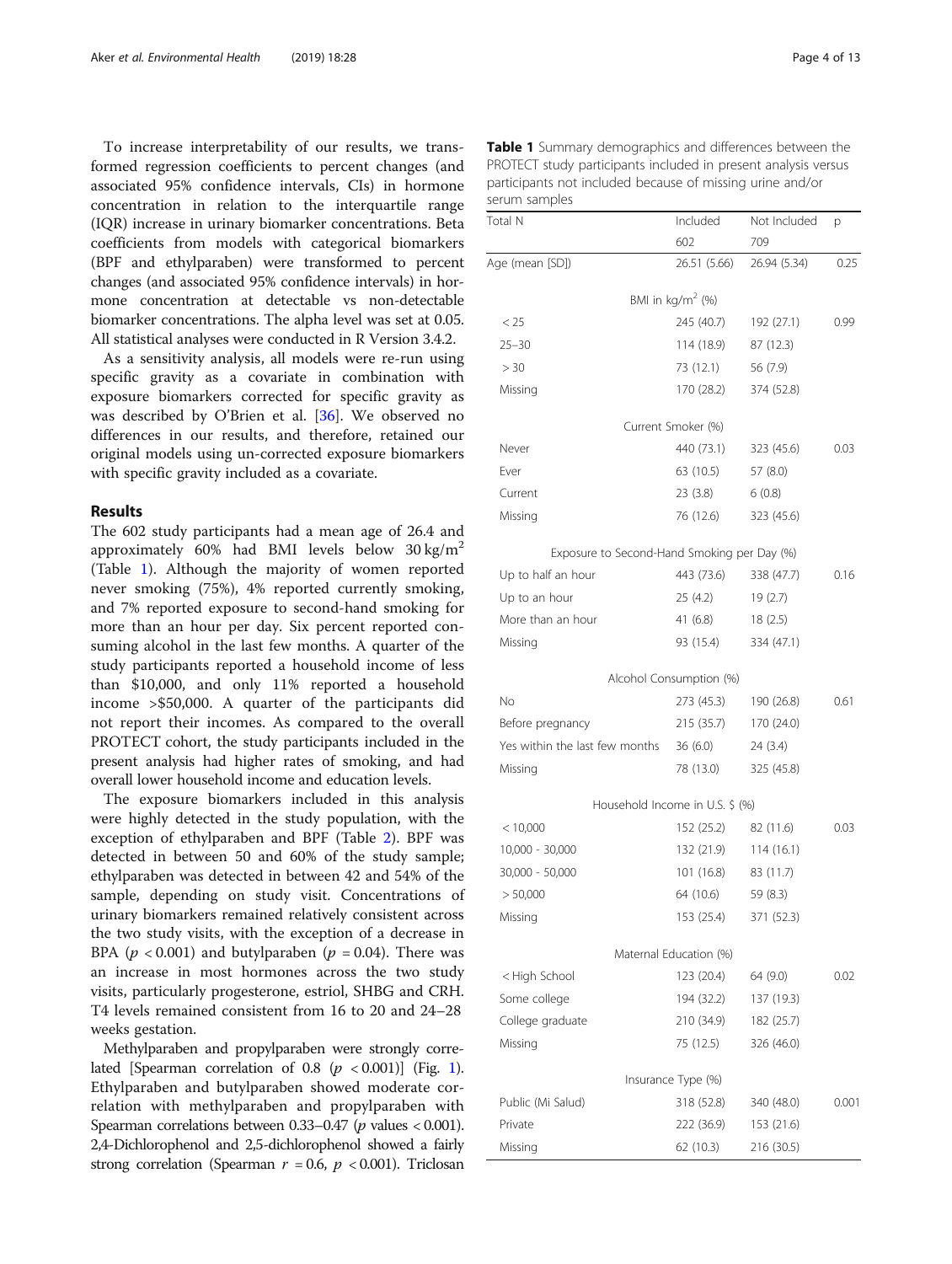| Biomarkers <sup>a</sup>   | 16-20 weeks ( $N = 389$ ) |                          |         |       |       | 24-28 weeks ( $N = 262$ ) |                           |              |         |         |       | $p$ -value |            |
|---------------------------|---------------------------|--------------------------|---------|-------|-------|---------------------------|---------------------------|--------------|---------|---------|-------|------------|------------|
|                           | GM (GSD)                  | $% <$ LOD                | 25%     | 50%   | 75%   | 95%                       | GM (GSD)                  | $% <$ LOD    | 25%     | 50%     | 75%   | 95%        |            |
| 2,4-DCP                   | 1.17(3.24)                | 0.5                      | 0.52    | 0.93  | 2.0   | 10.7                      | 1.13(9.8)                 | 2.3          | 0.46    | 0.86    | 2.19  | 12.9       | 0.65       |
| $2.5 - DCP$               | 14.03 (5.14)              | 0.3                      | 4.57    | 10.4  | 30.2  | 432.6                     | 13.63 (360.3)             | $\circ$      | 4.63    | 9.61    | 26.53 | 429.6      | 0.70       |
| <b>BPA</b>                | 2.31(2.25)                | 0.3                      | 1.33    | 2.14  | 3.36  | 9.56                      | 1.88(2.4)                 | 0.8          | 1.14    | 1.83    | 3.0   | 6.18       | $< 0.001*$ |
| <b>BPS</b>                | 0.54(3.15)                | 3.4                      | 0.23    | 0.50  | 1.07  | 4.01                      | 0.54(5.2)                 | 8.6          | 0.23    | 0.47    | 1.06  | 4.23       | 0.95       |
| BPF <sup>i</sup>          | 0.35(3.18)                | 51.9                     | $<$ LOD | 0.25  | 0.56  | 2.88                      | 0.31(2.4)                 | 59.9         | $<$ LOD | 0.24    | 0.46  | 2.09       | 0.22       |
| BP-3                      | 38.34 (6.49)              | 0.5                      | 10.6    | 22.4  | 110.8 | 1547                      | 44.27 (2500.4)            | 0.8          | 11.9    | 25.3    | 160.7 | 1913.5     | 0.69       |
| <b>TCS</b>                | 21.78 (8.72)              | 11.1                     | 3.70    | 13.1  | 146.8 | 877.4                     | 25.03 (327.4)             | 6.1          | 4.73    | 17.9    | 118.6 | 960.2      | 0.64       |
| <b>TCC</b>                | 4.34 (10.27)              | 5.8                      | 0.70    | 3.36  | 33.6  | 157.7                     | 4.86 (56.2)               | 5.6          | 0.78    | 4.78    | 32.76 | 168.6      | 0.46       |
| <b>EPB</b>                | 3.42(7.73)                | 42.4                     | $<$ LOD | 1.66  | 15.4  | 177.5                     | 2.55(62.1)                | 54           | $<$ LOD | $<$ LOD | 7.6   | 76.1       | 0.12       |
| <b>MPB</b>                | 80.72 (5.06)              | 0.3                      | 25.08   | 116.5 | 274.8 | 846.1                     | 92.5 (359)                | 0.8          | 30.2    | 111     | 314.5 | 1054.9     | 0.18       |
| <b>BPB</b>                | 0.55(8.12)                | 23.8                     | 0.10    | 0.25  | 2.17  | 39.1                      | 0.42(12.2)                | 33.5         | 0.10    | 0.2     | 0.91  | 32.6       | $0.04*$    |
| PPB                       | 17.51 (7.19)              | $\mathbf{0}$             | 3.59    | 21.1  | 80.5  | 262.4                     | 17.61 (111.4)             | 0.4          | 4.0     | 25.17   | 83.65 | 253.8      | 0.99       |
| Hormones                  | 16-20 weeks ( $N = 483$ ) |                          |         |       |       |                           | 24-28 weeks ( $N = 389$ ) |              |         |         |       |            | $p$ -value |
|                           | GM (GSD)                  | $% <$ LOD                | 25%     | 50%   | 75%   | 95%                       | GM (GSD)                  | $% <$ LOD    | 25%     | 50%     | 75%   | 95%        |            |
| Progesteroneb             | 49.63 (1.49)              | $\mathbf{0}$             | 37.2    | 48.5  | 61.6  | 98.2                      | 95.94 (1.65)              | 0            | 70.9    | 90.9    | 129.2 | 222.7      | $< 0.001*$ |
| Estriol <sup>b</sup>      | 18.85 (1.76)              | $\mathbf 0$              | 13.2    | 17.6  | 27.5  | 50.5                      | 44.63 (1.59)              | 0            | 33.8    | 44.9    | 57.5  | 97.3       | $< 0.001*$ |
| SHBG <sup>c</sup>         | 575.22 (1.4)              | $\mathbf{0}$             | 482.4   | 588.6 | 703.8 | 907.9                     | 670.19 (1.35)             | 0            | 536.3   | 672.9   | 832.6 | 1097.7     | $< 0.001*$ |
| Prog/Estriol              | 2.64(1.69)                | $\qquad \qquad -$        | 1.97    | 2.66  | 3.70  | 5.83                      | 2.15 (1.62)               | $\equiv$     | 1.58    | 2.12    | 2.86  | 4.48       | $< 0.001*$ |
| CRH <sup>d</sup>          | 76.67 (1.70)              | $\mathbf{0}$             | 54.8    | 80.6  | 111.8 | 171.9                     | 78.01 (1.76)              | $\mathbf{0}$ | 55.2    | 82.8    | 114.3 | 178.1      | $< 0.001*$ |
| Testosterone <sup>t</sup> | 50.55 (1.81)              | 1.8                      | 37.5    | 51.5  | 73.5  | 124.4                     | 60.22 (1.75)              | 0.9          | 45.1    | 60.7    | 88.1  | 131.6      | $< 0.001*$ |
| <b>TSH<sup>e</sup></b>    | 1.29(2.14)                | 0                        | 0.93    | 1.38  | 2.06  | 3.28                      | 1.45 (1.79)               | 0            | 1.08    | 1.51    | 2.05  | 3.64       | $0.04*$    |
| $FT4^f$                   | 1.10(1.13)                | 0                        | 1.02    | 1.10  | 1.19  | 1.35                      | 1.06(1.13)                | 0            | 0.98    | 1.06    | 1.15  | 1.29       | $< 0.001*$ |
| T3 <sup>b</sup>           | 1.94(1.22)                | 0                        | 1.71    | 1.97  | 2.22  | 2.59                      | 1.95(1.21)                | 0            | 1.72    | 1.99    | 2.24  | 2.67       | $0.03*$    |
| T4 <sup>9</sup>           | 11.90 (1.20)              | 0                        | 10.7    | 11.95 | 13.3  | 15.7                      | 11.71 (1.20)              | 0            | 10.5    | 11.7    | 13.2  | 15.5       | 0.27       |
| T3/T4                     | 0.16(1.21)                | $\overline{\phantom{0}}$ | 0.14    | 0.16  | 0.19  | 0.23                      | 0.17(1.22)                | ÷            | 0.15    | 0.17    | 0.19  | 0.23       | $< 0.001*$ |

<span id="page-4-0"></span>Table 2 Distribution of SG-corrected urinary biomarker concentrations and hormones and differences by study visit of sample collection in pregnancy

GM Geometric mean, GSD Geometric standard deviation

2,4-DCP: 2,4-dichlorophenol; 2,5-DCP: 2,5-dichlorophenol; BP-3 Benzophenone, TCS Triclosan, TCC Triclocarban, EPB ethylparaben, MPB Methylparaben, BPB Butylparaben, PPB Propylparaben

Range of gestational weeks: 16–20 weeks: 16–20 weeks gestation, 24–28 weeks: 24–28 weeks gestation<br>\*Significant difference (p < 0.05) in urinary biomarker or hormone compared to reference (16–20 weeks) using linear mixed m "Significant difference (p < 0.05) in urinary biomarker or hormone compared to reference (16–20 weeks) using linear mixed models with a random intercept<br><sup>a</sup>Units: µg/L. <sup>b</sup> Units: ng/mL. <sup>c</sup> Units: nmol/L. <sup>d</sup> Units: pg/mL because they were added to the biomarker assay at mid-study. At 16-20 weeks, these four urinary biomarkers had N = 295. At 24-28 weeks, these four urinary biomarkers had  $N = 198$ 

was moderately correlated with 2,4-dichlorophenol (Spearman  $r = 0.5$ ,  $p < 0.001$ ), but not with 2,5-dichlorophenol (Spearman  $r = -0.03$ ). BPA, BPS and BPF showed low correlation (Spearman  $r = 0.11-0.21$ ,  $p < 0.001$ ).

Results from LMMs and MLRs are described in detail below by biomarker (Tables [3](#page-6-0), Additional file [1:](#page-9-0) Table S1 and S2, and Additional file [2](#page-9-0)). There were few differences between most adjusted and unadjusted models, with the exception of associations with CRH. MPB and PPB were associated with CRH in our unadjusted models, but in the adjusted models, these associations disappeared, and CRH was associated with BPS and TCS. A further analysis of CRH concentrations across the covariate levels did not reveal any large differences to report.

There were no associations between 2,4-dichlorophenol and 2,5-dichlorophenol with hormones in LMMs. An IQR increase in 2,4-dichlorophenol was associated with a 10% increase in CRH at 24–28 weeks [9.66% change in hormone per IQR change in the biomarker/ percent change in hormone at detectable biomarker concentrations (% $\Delta$ ); 95% CI: 0.67, 19.45], and a suggestive 2% decrease in T3 at 16–20 weeks (%Δ -2.22 95% CI -4.55, 0.10).

Associations across the bisphenols differed, and BPS had the strongest associations in LMM models. BPS was associated with an 11% decrease in CRH (%Δ -11.35; 95% CI: -18.71, − 3.33), and this association was stronger at 16–20 weeks gestation. At this time point, BPS was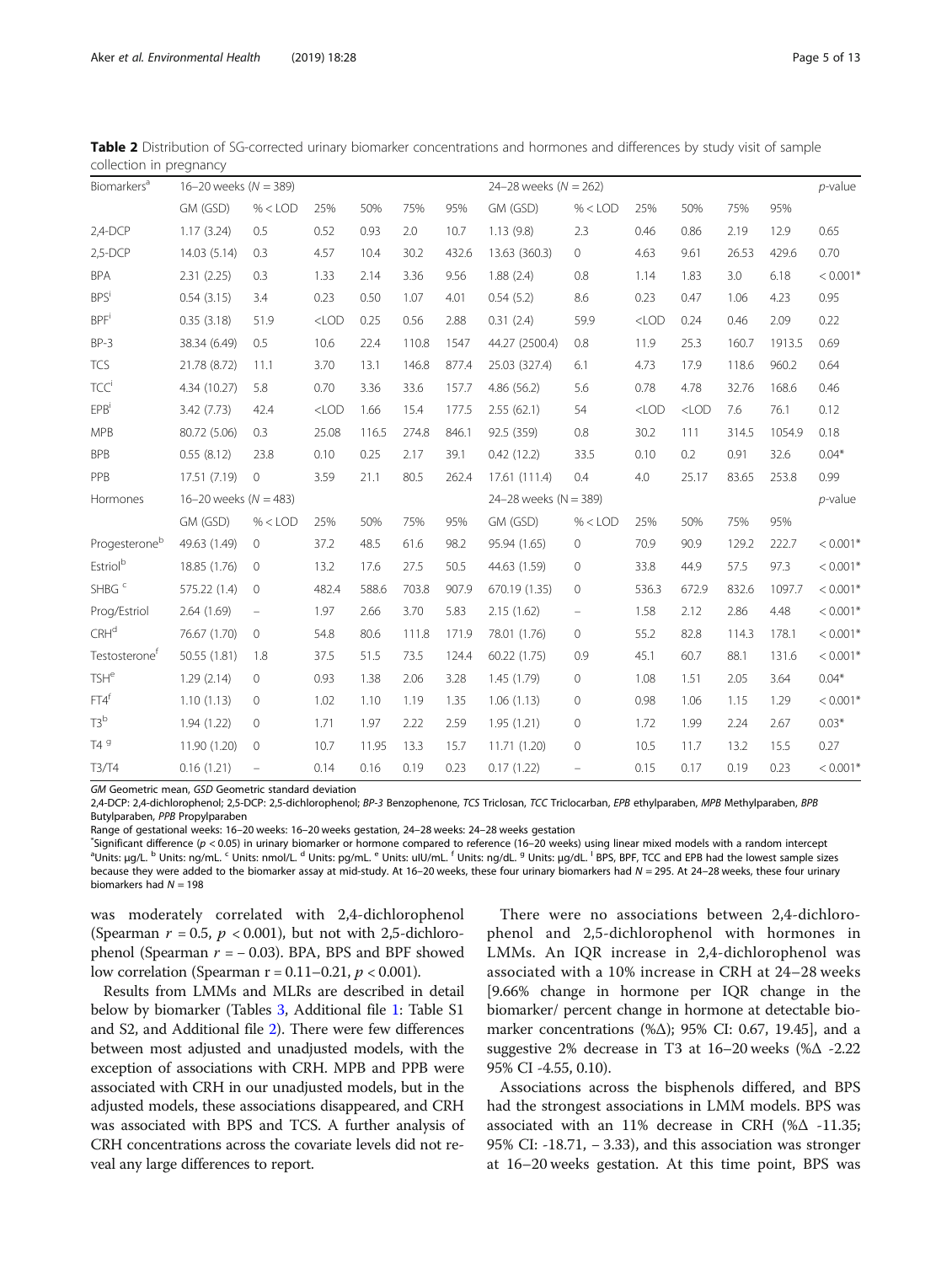<span id="page-5-0"></span>

additionally associated with a 12% decrease in TSH (%Δ -11.93; 95% CI: -22.49, 0.07). BPF was associated with a 3% increase in FT4 (%Δ 2.76; 95% CI: 0.29, 5.22), and this association was also stronger at 16–20 weeks. BPA, on the other hand, had stronger associations at 24–28 weeks gestation. BPA was associated with a 17% decrease in testosterone, and 2–4% increases in FT4 and T3 at 24–28 weeks [(%∆ -17.37; 95% CI: -26.7, -6.87); (%Δ 2.38; 95% CI: 0.04, 4.72); (%Δ4.33, 95% CI: 0.11, 8.55), respectively]. The increase in FT4 and T3 in relation to BPA was in line with our a priori hypothesis Benzophenone-3 was not significantly associated with any hormones.

Triclocarban was associated with a number of thyroid hormones and SHBG. An IQR increase in triclocarban is associated with a 4% increase in T3 (%Δ 4.08; 95% CI: 1.18, 6.98), a 5% increase in the T3/T4 ratio (% $\Delta$  4.67; 95% CI: 1.24, 10.10), a suggestive 10% decrease in TSH (%Δ -10.12; 95% CI: -19.47, 0.32), and a 10% decrease in SHBG at 24–28 weeks (%Δ -9.71; 95% CI: -19.1, − 0.27).

Triclosan was associated with an increase in a number of reproductive hormones, however most were only suggestive with  $p$  values between 0.05 and 0.10. This includes a 9% increase in CRH (%Δ 9.20; 95% CI: -0.97, 20.42), a 7% increase in testosterone (%Δ 7.13; 95% CI: -0.60, 15.5), and 10–13% increases in progesterone and estriol at 24–28 weeks  $[(\% \Delta \ 9.72, 95\% \ CI: -1.27, 21.9);$ (%Δ 13.2; 95% CI: 2.34, 25.2), respectively]. In addition,

triclosan was associated with a 5.8% decrease in T3 at 24–28 weeks; this finding was in line with our a priori hypothesis.

IQR increases in butylparaben, methylparaben and propylparaben were associated with a decrease in SHBG [(%Δ -5.27; 95% CI:-9.40, − 1.14); (%Δ -3.53; 95% CI: -7.37, 0.31); (%Δ -3.74; 95% CI: -7.76, 0.27), respectively]. Methylparaben was also associated with decreases in reproductive hormones, including an 8% decrease in estriol, a suggestive 3% increase in the progesterone/estriol ratio, and a suggestive decrease in testosterone at 16–20 weeks [(%Δ -7.76; 95% CI: -15.4, 0.61); (%Δ 3.14; 95% CI: -2.95, 9.61); (%Δ -6.77; 95% CI: -13.13, 0.29), respectively]. Conversely, an IQR increase in propylparaben was associated with a 9–10% increase in progesterone and estriol at 24–28 weeks [(%Δ 9.67; 95% CI: -1.30, 21.85); (%Δ 8.92; 95% CI: -1.56, 20.52)]. Interaction terms between study visit\*methylparaben and propylparaben had  $p$  values  $<0.05$  in models regressed against estriol. We expected to see a decrease in thyroid hormones in relation to methyl- and propyl- paraben, but only observed a decrease in TSH in association with methylparaben, particularly at  $16-20$  weeks  $(\% \Delta -11.69; 95\% \text{ CI:})$ -21.97, − 0.06). The decrease in TSH could indicate an increase in circulating thyroid hormones, in contrast to our hypothesis.

# **Discussion**

Associations differed by exposure biomarker and hormone, and there was little consistency within chemical classes with the exception of some parabens. There was evidence of a decrease up to 6% in T3 in association with 2,4-dichlorophenol, BPA and triclosan, whereas triclocarban was associated with a 4% increase in T3. In the case of bisphenols, BPS was more strongly related to decreases in hormones at 16–20 weeks, and BPA had stronger negative relationships at 24–28 weeks. Triclosan was associated with general increases in reproductive hormones of approximately 10%, and triclocarban was associated with 5–10% changes in thyroid hormones. Parabens were associated with a decreased level of SHBG.

While there may be structural similarities between BPA, BPS and BPF, the structural variations may be sufficient to alter receptor-binding affinities across the bisphenols [\[37\]](#page-11-0); therefore, the biological effects may vary among the bisphenols. To this, we found that the earlier time point (16–20 weeks gestation) may be a more vulnerable time of exposure to BPS and BPF, in contrast to the stronger relationships observed at the 24–28 weeks with respect to BPA. Our results were somewhat consistent with results from previous studies. BPA has been suspected to interfere with thyroid hormones, as evidenced by several epidemiological studies. We observed an increase in FT4 and T3, which was consistent with two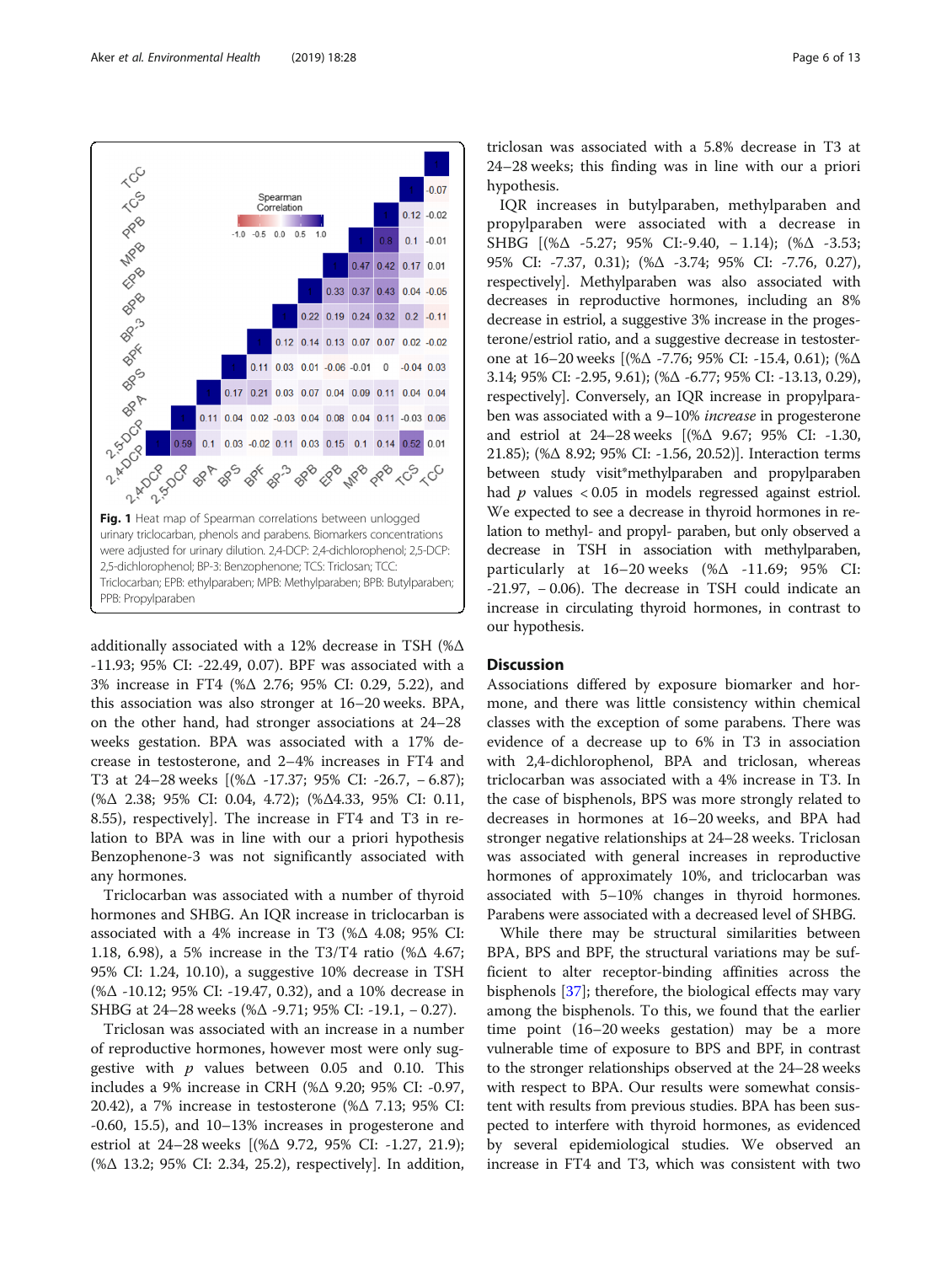<span id="page-6-0"></span>Table 3 Results of the adjusted LMMs regressing hormones versus exposure biomarkers

|                      |                            | able a nesults of the adjusted Entires regressing hominones versus exposure biomancis |                                                 |                                           |                                           |                                                     |                                       |
|----------------------|----------------------------|---------------------------------------------------------------------------------------|-------------------------------------------------|-------------------------------------------|-------------------------------------------|-----------------------------------------------------|---------------------------------------|
|                      |                            | <b>CRH</b>                                                                            | <b>SHBG</b>                                     | Testosterone                              | Progesterone                              | Estriol                                             | Progesterone/<br><b>Estriol Ratio</b> |
| $2,4-$<br><b>DCP</b> | % $\Delta/$<br><b>IQR</b>  | $5.30 (-2.81, 14.08)$                                                                 | $2.06$ ( $-1.49$ , 5.61)                        | $3.26$ ( $-3.01$ , 9.94)                  | $1.60$ ( $-3.42, 6.87$ )                  | $-1.93$ ( $-7.54$ , 4.01)                           | $3.58$ ( $-1.85$ , 10.16)             |
|                      | p                          | 0.21                                                                                  | 0.26                                            | 0.32                                      | 0.54                                      | 0.52                                                | 0.24                                  |
| $2,5-$<br><b>DCP</b> | % $\Delta$<br>IQR          | $3.89$ ( $-3.29$ , 11.61)                                                             | $0.96$ ( $-2.25$ , 4.17)                        | 1.75 ( $-3.85$ , 7.69) <sup>a</sup>       |                                           | $-0.46$ ( $-4.79$ , 4.07) $-2.21$ ( $-7.12$ , 2.96) | $1.35$ ( $-3.46$ , 6.82)              |
|                      | p                          | 0.30                                                                                  | 0.56                                            | 0.55                                      | 0.84                                      | 0.40                                                | 0.61                                  |
| <b>BPA</b>           | % $\Delta/$<br>IQR         | $3.68$ (-4.21, 12.22)                                                                 | $-0.22$ ( $-3.60$ , 3.15)                       | $-4.19(-9.64,$<br>$1.59)^{a}$             |                                           | $-3.50$ ( $-8.16$ , 1.39) $-2.18$ ( $-7.78$ , 3.78) | $-1.55$ ( $-6.18$ , 5.01)             |
|                      | p                          | 0.37                                                                                  | 0.90                                            | 0.15                                      | 0.16                                      | 0.47                                                | 0.60                                  |
| <b>BPF</b> b         | % $\Delta/$<br><b>IQR</b>  | $3.90 (-9.72, 19.57)$                                                                 | $-2.97$ (-8.04, 2.11) 0.33 (-8.89, 10.49)       |                                           | $-1.33$ ( $-23.9$ )<br>13.78)             | $3.84 (-6.40, 15.21)$                               | $-4.65$ (-13.44,<br>5.05)             |
|                      | p                          | 0.60                                                                                  | 0.26                                            | 0.95                                      | 0.76                                      | 0.48                                                | 0.34                                  |
| <b>BPS</b>           | % $\Delta/$<br><b>IQR</b>  | $-11.35$ (-18.71, -<br>3.33)                                                          | $-0.56$ ( $-4.37$ , 3.25) 2.54 ( $-3.5$ , 8.97) |                                           |                                           | $-4.38$ ( $-9.49$ , 1.02) $-2.05$ ( $-8.16$ , 4.47) | $-2.96$ ( $-7.85$ , 3.85)             |
|                      | p                          | $0.008**$                                                                             | 0.77                                            | 0.42                                      | 0.11                                      | 0.53                                                | 0.34                                  |
| BP-3                 | % $\Delta/$<br><b>IQR</b>  | $-0.04$ ( $-7.96$ , 8.57)                                                             | $1.10$ ( $-2.61$ , 4.82)                        | $-0.51$ ( $-6.8, 6.21$ )                  | $0.46$ ( $-4.62$ , 5.81)                  | $-0.91$ ( $-6.66$ , 5.18)                           | $1.81$ (-3.60, 8.42)                  |
|                      | p                          | 0.99                                                                                  | 0.56                                            | 0.88                                      | 0.86                                      | 0.76                                                | 0.56                                  |
| <b>TCC</b>           | % $\Delta/$<br><b>IQR</b>  | $-3.69$ ( $-14.5, 8.50$ )                                                             | $-4.54$ ( $-10.03$ ,<br>0.94)                   | $5.18$ ( $-3.4$ , 14.51)                  | $-3.22$ ( $-10.13$ )<br>4.21)             | $0.36$ ( $-7.93$ , 9.39)                            | $-3.75$ ( $-8.64$ , 7.7)              |
|                      | p                          | 0.54                                                                                  | 0.11                                            | 0.25                                      | 0.39                                      | 0.94                                                | 0.39                                  |
| <b>TCS</b>           | % $\Delta$ /<br><b>IQR</b> | $9.20 (-0.97, 20.42)$                                                                 | $2.81$ (-1.46, 7.08)                            | $7.13 (-0.60, 15.5)$                      | 2.84 $(-3.2, 9.25)^d$                     | 4.16 $(-3.07, 11.93)^{a}$                           | $0.31$ ( $-5.8$ , 8.4)                |
|                      | p                          | $0.08*$                                                                               | 0.20                                            | $0.07*$                                   | 0.37                                      | 0.27                                                | 0.93                                  |
| EPB <sup>b</sup>     | % $\Delta/$<br>IQR         | $1.52$ (-11.55, 16.52)                                                                | $-1.93$ $(-8.14, 4.29)$                         | $5.11 (-4.64, 15.86)$                     | $-2.41$ (-10.62,<br>6.56)                 | $-1.92$ (-11.4, 8.58)                               | $-0.77$ ( $-10.22$<br>9.67)           |
|                      | p                          | 0.83                                                                                  | 0.55                                            | 0.32                                      | 0.59                                      | 0.71                                                | 0.88                                  |
| <b>BPB</b>           | % $\Delta/$<br>IQR         | $-1.86$ ( $-10.64$ , 7.8)                                                             | $-5.27$ ( $-9.4$ , $-1.14$ )                    | $-6.77$ (-13.3, 0.29) -3.65 (-9.11, 2.14) |                                           | $-5.18$ ( $-11.45$ , 1.52)                          | $1.96$ ( $-4.9$ , 8.52)               |
|                      | p                          | 0.70                                                                                  | $0.01***$                                       | $0.06*$                                   | 0.21                                      | 0.13                                                | 0.58                                  |
| <b>MPB</b>           | % $\Delta/$<br>IQR         | $5.88$ ( $-3.0$ , 15.59)                                                              | $-3.53$ ( $-7.37$ , 0.31)                       | $-4.41$ (-10.68, 2.3)                     | $0.03$ (-5.29, 5.64)                      | $-2.50$ ( $-8.6$ , 4.01) <sup>a</sup>               | $2.64$ ( $-3.06$ , 9.74)              |
|                      | p                          | 0.20                                                                                  | $0.07*$                                         | 0.19                                      | 0.99                                      | 0.44                                                | 0.43                                  |
| PPB                  | % $\Delta$ /<br>IQR        | 4.82 (-4.48, 15.02)                                                                   | $-3.74$ ( $-7.76$ , 0.27)                       | $-3.54$ ( $-10.14$ )<br>3.54)             | $2.35$ ( $-3.55$ , 8.6)                   | $-0.63$ (-7.36, 6.58) <sup>a</sup>                  | $3.65$ (-2.36, 11.66)                 |
|                      | p                          | 0.32                                                                                  | $0.07*$                                         | 0.32                                      | 0.44                                      | 0.86                                                | 0.31                                  |
|                      |                            | <b>TSH</b>                                                                            | FT4                                             | T3                                        | T4                                        | T3/T4 ratio                                         |                                       |
| $2,4-$<br><b>DCP</b> | % $\Delta$ /<br>IQR        | $4.80$ ( $-2.58$ , 12.74)                                                             | $0.21$ $(-1.19, 1.60)$                          | $-1.58$ ( $-3.58$ , 0.42)                 | $-0.79$ (-2.71, 1.13) -1.16 (-4.86, 1.33) |                                                     |                                       |
|                      | p                          | 0.21                                                                                  | 0.77                                            | 0.12                                      | 0.42                                      | 0.31                                                |                                       |
| $2,5-$<br><b>DCP</b> | % $\Delta$<br><b>IQR</b>   | $4.63$ (-2.08, 11.79)                                                                 | $0.82$ (-0.43, 2.07)                            | $-0.55$ ( $-2.36$ , 1.26)                 | $0.51$ (-1.22, 2.24)                      | $-1.38$ ( $-4.64$ , 1.06)                           |                                       |
|                      | p.                         | 0.18                                                                                  | 0.2                                             | 0.56                                      | 0.57                                      | 0.18                                                |                                       |
| <b>BPA</b>           | % A/<br>IQR                | $-0.28$ $(-6.99, 6.91)$                                                               | $0.00 (-1.36, 1.36)$                            | 2.10 (0.22, 3.99)                         | $0.69$ (-1.13, 2.51)                      | $1.46$ (-2.23, 3.52)                                |                                       |
|                      | p                          | 0.94                                                                                  | $\mathbf{1}$                                    | $0.03***$                                 | 0.46                                      | 0.19                                                |                                       |
| <b>BPF</b> b         | % $\Delta/$<br><b>IQR</b>  | 7.29 (-4.59, 20.64)                                                                   | 2.76 (0.29, 5.22) $^a$                          | $-1.22$ (-4.34, 1.90) 1.84 (-1.37, 5.04)  |                                           | $-2.50(-6.47, 1.47)$                                |                                       |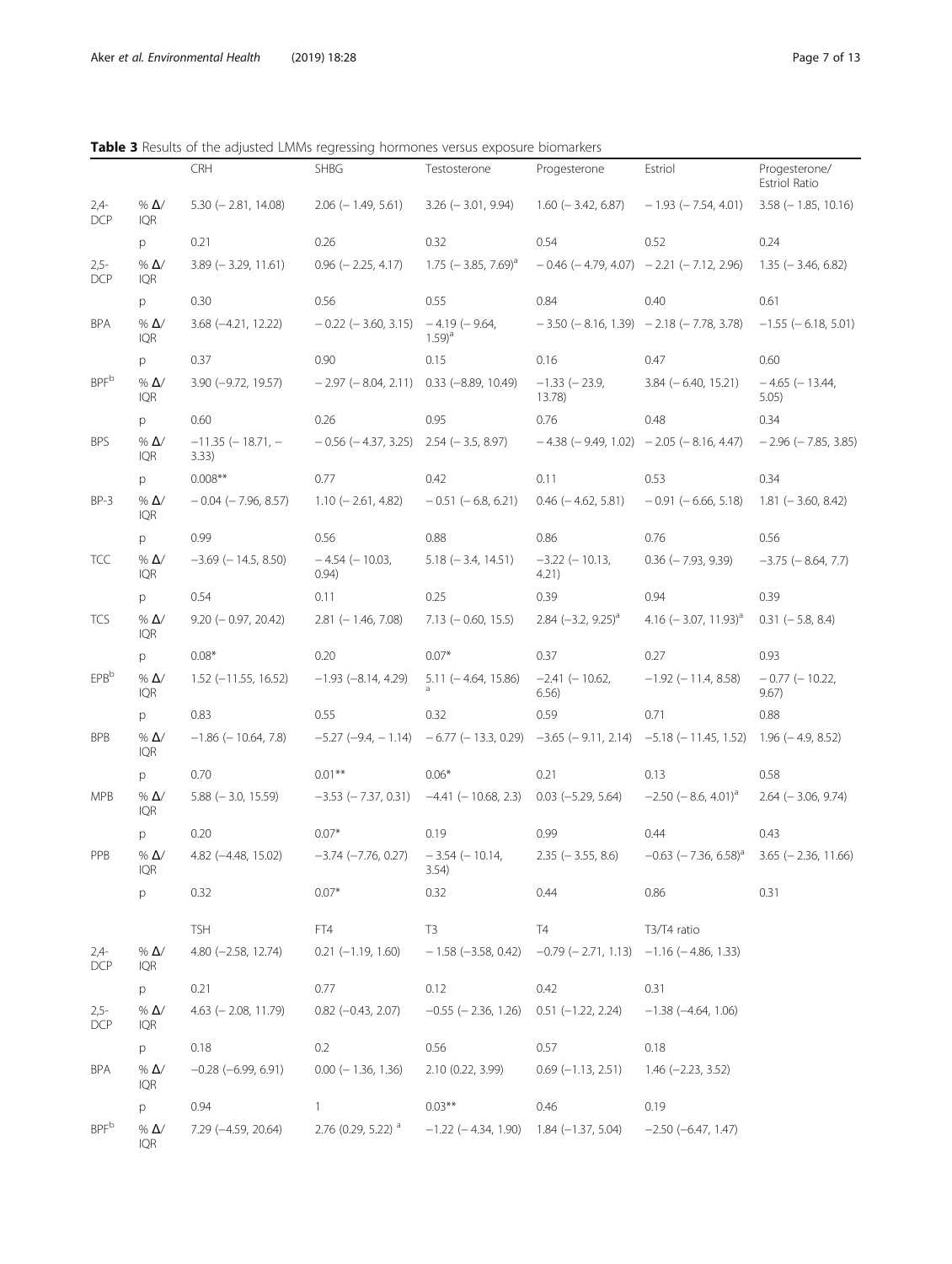Table 3 Results of the adjusted LMMs regressing hormones versus exposure biomarkers (Continued)

| $0.03***$<br>0.45<br>0.24<br>0.26<br>0.22<br>p<br><b>BPS</b><br>% $\Delta/$<br>$-1.01$ $(-8.12, 6.66)$<br>$-0.07$ ( $-1.6$ , 1.46)<br>$0.14 (-1.89, 2.18)$<br>$0.04 (-1.97, 2.05)$<br>$0.58$ ( $-2.47$ , 2.9)<br><b>IQR</b><br>0.79<br>0.93<br>0.89<br>0.64<br>0.97<br>p<br>$BP-3$<br>% $\Delta$<br>$-5.89$ ( $-12.87$ , 1.65)<br>$-0.40$ (-1.85, 1.04) $-1.47$ (-3.56, 0.63)<br>$-1.37$ (-3.35, 0.62) -0.21 (-5.33, 1.26)<br><b>IQR</b><br>0.59<br>0.18<br>0.13<br>0.17<br>0.86<br>p<br>% $\Delta/$<br><b>TCC</b><br>$-10.12$ (-19.47, 0.32)<br>$-0.61$ ( $-2.76$ , 1.55) $4.08$ (1.18, 6.98)<br>$-0.65$ ( $-3.53$ , 2.23) $4.67$ ( $-1.37$ , 6.65)<br><b>IQR</b><br>$0.06*$<br>0.58<br>$0.007**$<br>0.66<br>$0.01***$<br>p<br><b>TCS</b><br>% $\Delta$<br>$0.57$ ( $-7.74$ , $9.63$ )<br>$-1.60$ ( $-3.9$ , 0.69)<br>$-0.74$ ( $-2.45$ , 0.96)<br>$-1.97$ ( $-4.36$ , 0.41)<br>$-0.15$ ( $-2.69$ , 4.55)<br><b>IQR</b><br>0.9<br>0.39<br>0.91<br>0.11<br>0.17<br>p<br>EPB <sup>b</sup><br>% $\Delta$<br>$-0.03$ (-3.29, 3.24) $-1.68$ (-5.66, 2.30)<br>$-6.78$ ( $-17.6$ , 5.46)<br>$-0.45$ ( $-2.9$ , 2.0)<br>$-0.76$ ( $-4.10$ , 2.58)<br>IQR<br>0.27<br>0.66<br>0.41<br>0.72<br>0.99<br>p<br>% $\Delta$<br><b>BPB</b><br>$-4.88$ ( $-12.62$ , 3.54)<br>$1.10(-0.54, 2.74)$<br>$0.70$ ( $-1.61$ , 3.02)<br>$1.74 (-0.49, 3.96)$<br>$-1.56$ ( $-7.01$ , $-0.26$ )<br>IQR<br>0.25<br>0.19<br>0.55<br>0.24<br>0.13<br>p<br><b>MPB</b><br>% $\Delta$<br>$-6.92$ (-13.91, 0.64) <sup>a</sup><br>$0.77$ ( $-0.76$ , 2.29)<br>$-0.39$ ( $-2.53$ , 1.76) 1.02 ( $-1.04$ , 3.09)<br>$-1.78$ ( $-4.64$ , 1.53)<br><b>IQR</b><br>$0.07*$<br>0.33<br>0.73<br>0.33<br>0.15<br>p<br>PPB<br>% $\Delta$<br>$-6.29$ ( $-13.6$ , 1.64)<br>$0.81 (-0.8, 2.42)$<br>$0.21 (-2.02, 2.45)$<br>$0.65$ ( $-1.52$ , 2.81)<br>$-0.67$ ( $-3.89$ , 2.63)<br>IQR<br>0.12<br>0.32<br>0.85<br>0.56<br>0.6<br>p |  |  |  |  |
|-------------------------------------------------------------------------------------------------------------------------------------------------------------------------------------------------------------------------------------------------------------------------------------------------------------------------------------------------------------------------------------------------------------------------------------------------------------------------------------------------------------------------------------------------------------------------------------------------------------------------------------------------------------------------------------------------------------------------------------------------------------------------------------------------------------------------------------------------------------------------------------------------------------------------------------------------------------------------------------------------------------------------------------------------------------------------------------------------------------------------------------------------------------------------------------------------------------------------------------------------------------------------------------------------------------------------------------------------------------------------------------------------------------------------------------------------------------------------------------------------------------------------------------------------------------------------------------------------------------------------------------------------------------------------------------------------------------------------------------------------------------------------------------------------------------------------------------------------------------------------------------|--|--|--|--|
|                                                                                                                                                                                                                                                                                                                                                                                                                                                                                                                                                                                                                                                                                                                                                                                                                                                                                                                                                                                                                                                                                                                                                                                                                                                                                                                                                                                                                                                                                                                                                                                                                                                                                                                                                                                                                                                                                     |  |  |  |  |
|                                                                                                                                                                                                                                                                                                                                                                                                                                                                                                                                                                                                                                                                                                                                                                                                                                                                                                                                                                                                                                                                                                                                                                                                                                                                                                                                                                                                                                                                                                                                                                                                                                                                                                                                                                                                                                                                                     |  |  |  |  |
|                                                                                                                                                                                                                                                                                                                                                                                                                                                                                                                                                                                                                                                                                                                                                                                                                                                                                                                                                                                                                                                                                                                                                                                                                                                                                                                                                                                                                                                                                                                                                                                                                                                                                                                                                                                                                                                                                     |  |  |  |  |
|                                                                                                                                                                                                                                                                                                                                                                                                                                                                                                                                                                                                                                                                                                                                                                                                                                                                                                                                                                                                                                                                                                                                                                                                                                                                                                                                                                                                                                                                                                                                                                                                                                                                                                                                                                                                                                                                                     |  |  |  |  |
|                                                                                                                                                                                                                                                                                                                                                                                                                                                                                                                                                                                                                                                                                                                                                                                                                                                                                                                                                                                                                                                                                                                                                                                                                                                                                                                                                                                                                                                                                                                                                                                                                                                                                                                                                                                                                                                                                     |  |  |  |  |
|                                                                                                                                                                                                                                                                                                                                                                                                                                                                                                                                                                                                                                                                                                                                                                                                                                                                                                                                                                                                                                                                                                                                                                                                                                                                                                                                                                                                                                                                                                                                                                                                                                                                                                                                                                                                                                                                                     |  |  |  |  |
|                                                                                                                                                                                                                                                                                                                                                                                                                                                                                                                                                                                                                                                                                                                                                                                                                                                                                                                                                                                                                                                                                                                                                                                                                                                                                                                                                                                                                                                                                                                                                                                                                                                                                                                                                                                                                                                                                     |  |  |  |  |
|                                                                                                                                                                                                                                                                                                                                                                                                                                                                                                                                                                                                                                                                                                                                                                                                                                                                                                                                                                                                                                                                                                                                                                                                                                                                                                                                                                                                                                                                                                                                                                                                                                                                                                                                                                                                                                                                                     |  |  |  |  |
|                                                                                                                                                                                                                                                                                                                                                                                                                                                                                                                                                                                                                                                                                                                                                                                                                                                                                                                                                                                                                                                                                                                                                                                                                                                                                                                                                                                                                                                                                                                                                                                                                                                                                                                                                                                                                                                                                     |  |  |  |  |
|                                                                                                                                                                                                                                                                                                                                                                                                                                                                                                                                                                                                                                                                                                                                                                                                                                                                                                                                                                                                                                                                                                                                                                                                                                                                                                                                                                                                                                                                                                                                                                                                                                                                                                                                                                                                                                                                                     |  |  |  |  |
|                                                                                                                                                                                                                                                                                                                                                                                                                                                                                                                                                                                                                                                                                                                                                                                                                                                                                                                                                                                                                                                                                                                                                                                                                                                                                                                                                                                                                                                                                                                                                                                                                                                                                                                                                                                                                                                                                     |  |  |  |  |
|                                                                                                                                                                                                                                                                                                                                                                                                                                                                                                                                                                                                                                                                                                                                                                                                                                                                                                                                                                                                                                                                                                                                                                                                                                                                                                                                                                                                                                                                                                                                                                                                                                                                                                                                                                                                                                                                                     |  |  |  |  |
|                                                                                                                                                                                                                                                                                                                                                                                                                                                                                                                                                                                                                                                                                                                                                                                                                                                                                                                                                                                                                                                                                                                                                                                                                                                                                                                                                                                                                                                                                                                                                                                                                                                                                                                                                                                                                                                                                     |  |  |  |  |
|                                                                                                                                                                                                                                                                                                                                                                                                                                                                                                                                                                                                                                                                                                                                                                                                                                                                                                                                                                                                                                                                                                                                                                                                                                                                                                                                                                                                                                                                                                                                                                                                                                                                                                                                                                                                                                                                                     |  |  |  |  |
|                                                                                                                                                                                                                                                                                                                                                                                                                                                                                                                                                                                                                                                                                                                                                                                                                                                                                                                                                                                                                                                                                                                                                                                                                                                                                                                                                                                                                                                                                                                                                                                                                                                                                                                                                                                                                                                                                     |  |  |  |  |
|                                                                                                                                                                                                                                                                                                                                                                                                                                                                                                                                                                                                                                                                                                                                                                                                                                                                                                                                                                                                                                                                                                                                                                                                                                                                                                                                                                                                                                                                                                                                                                                                                                                                                                                                                                                                                                                                                     |  |  |  |  |
|                                                                                                                                                                                                                                                                                                                                                                                                                                                                                                                                                                                                                                                                                                                                                                                                                                                                                                                                                                                                                                                                                                                                                                                                                                                                                                                                                                                                                                                                                                                                                                                                                                                                                                                                                                                                                                                                                     |  |  |  |  |

2,4-DCP: 2,4-dichlorophenol; 2,5-DCP: 2,5-dichlorophenol; BP-3: Benzophenone; TCS: Triclosan; TCC: Triclocarban; EPB: ethylparaben; MPB: Methylparaben; BPB: Butylparaben; PPB: Propylparaben

Results converted to % change in hormone per IQR change in biomarker concentration

Dichotomous variable

\* represents a p value below 0.10, and \*\*represents a p value below 0.05; a Significant interaction (p < 0.05) between urinary biomarker\*visit; b

Models adjusted for specific gravity, study visit, body mass index (BMI) at the first study visit, maternal age, the number of hours of second-hand smoking exposure per day, and a socio-economic variable

previous studies our group conducted in a preliminary analysis in the PROTECT cohort, and a cohort of pregnant women in Boston, MA with four repeated measures during pregnancy [\[38,](#page-11-0) [39\]](#page-11-0). Two cross-sectional studies in the United States ( $N = 249$  and 476 women) also looked at the association between maternal BPA and thyroid hormones during gestation [[40,](#page-11-0) [41\]](#page-11-0). The only significant association reported was between maternal urinary BPA and a decrease in T4  $[40]$ , which we did not observe in the present study. A decrease in T4 could be indicative of an increase in FT4, in the case of thyroxine becoming less bound to thyroxine-binding globulin, however, the associations between BPA and T4 in the current study had  $p$  values ranging from 0.51–0.93. Furthermore, we did not observe a relationship between BPA and TSH that was reported in the Boston cohort study [\[42](#page-11-0)], and among adults from the Korean National Environmental Health Survey [[43\]](#page-11-0).

One of the strongest associations we observed was the 17% decrease in testosterone in relation to BPA. This is the first study that explores this association in

pregnant women, and there is little correlation between maternal and fetal testosterone levels [[44\]](#page-11-0). However, a decrease in testosterone was identified in an in vitro study on TM3 murine Leydig with BPA exposure [\[45](#page-11-0)], in the F2 generation after in-utero BPA exposure in mice [[46\]](#page-11-0), and in-utero BPA concentrations in young boys aged 8–14 [[47](#page-11-0)]. These associations provide further evidence in support of our finding. Although the role of maternal testosterone in gestation is still unclear, evidence points to androgens playing an essential role in myometrial relaxation, cervical ripening and initiating parturition [[48\]](#page-11-0). Therefore, BPA, via reduced testosterone, could increase gestational age, which we previously observed in this cohort [\[49\]](#page-11-0). Additionally, maternal testosterone has a role in gender role behaviors [\[50](#page-11-0)], indicating that maternal testosterone may impact fetal development.

No human studies have previously investigated the associations between triclocarban, phenols and parabens on CRH during pregnancy; however, CRH plays an important role in gestation. Maternal CRH levels during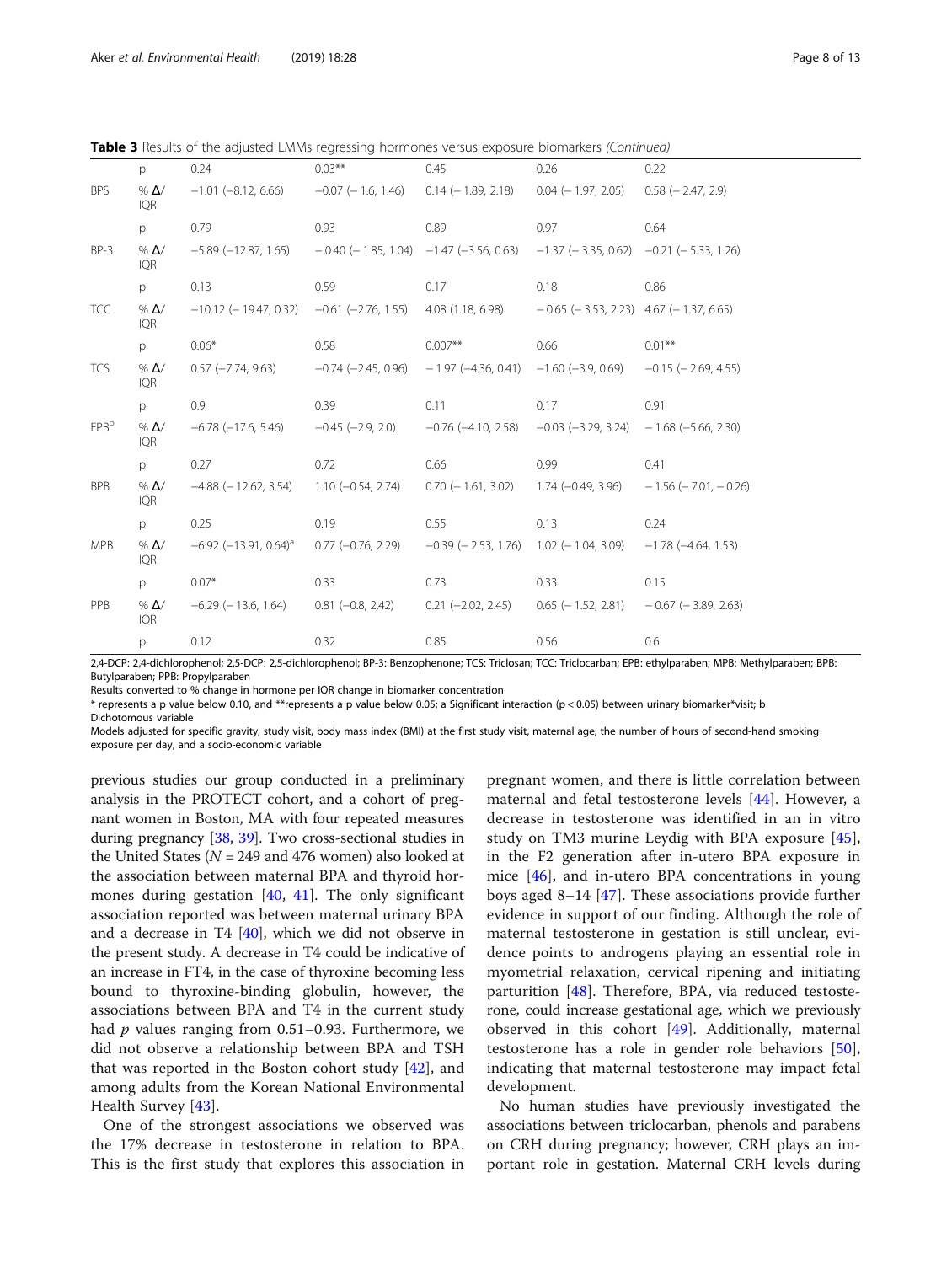pregnancy largely originate from gestational tissues [\[51](#page-11-0)]. Evidence suggests CRH inhibits immune rejection processes by killing activated T cells [[52\]](#page-11-0), plays an important role in determining time of parturition, and an increase in CRH has been associated with the onset of miscarriage and preeclampsia [[53](#page-11-0)–[57](#page-11-0)]. CRH receptor expression is regulated by estrogen, and CRH gene expression in the placenta is mediated by ER- $\alpha$  [\[58,](#page-11-0) [59\]](#page-11-0). Given the endocrine disrupting potential of bisphenols via estrogen receptors [[60\]](#page-11-0), associations between CRH and bisphenols (and potentially other phenols and parabens) could be important to consider in pregnancy studies. Animal and in vitro studies showed an increase in CRH with exposure to BPA and BPS, contrary to our results of an inverse relationship between CRH and BPS. BPA increased plasma concentrations of CRH in pregnant mice [[61](#page-11-0)] and CRH levels in human placenta primary trophoblast cells [[62](#page-12-0)]. The differences in our results could be in part due to the unique role CRH plays in human pregnancies, as compared to animals [\[63](#page-12-0)].

Triclosan was suggestively associated with select hormones, but none reached statistical significance, including an increase in testosterone, an increase in CRH at 16–20 weeks gestation, and a decrease in T3 at 24–28 weeks gestation. There was a similar decrease in T3 with increased urinary triclosan concentrations in the Boston cohort, albeit the associations were stronger earlier in pregnancy, in contrast to our stronger associations at the later visit in the current study [[39\]](#page-11-0). While larger human studies with more statistical power may be needed, the decrease in T3 in association with triclosan is consistent with animal studies [\[64\]](#page-12-0), including in pregnant rats [[65](#page-12-0)] and pregnant mice  $[66, 67]$  $[66, 67]$  $[66, 67]$ , perhaps due to triclosan's structural similarities to thyroid hormones [[64](#page-12-0)]. Animal studies also report a decrease in T4 with triclosan exposure, including rat and mice dams [[65](#page-12-0)–[75\]](#page-12-0), but we did not find evidence of this in humans. Other population studies found no associations between triclosan and thyroid hormones [\[76](#page-12-0)–[78](#page-12-0)], although there was evidence of vulnerable time points during gestation [[76](#page-12-0), [77\]](#page-12-0). Interestingly, a study in pregnant rats showed that the greatest accumulation of triclosan was in the placenta, indicating that pregnancy may be a sensitive time period for triclosan exposure [[79](#page-12-0)]. Alternatively, maternal serum TSH and FT4 levels at > 28 weeks gestation (obtained from medical records) were negatively associated with urinary triclosan at 38 weeks gestation [\[80\]](#page-12-0). The differences in our results could be explained by the differences in the study population, exposure biomarker concentrations, and differences in the pregnancy time points examined.

No studies have looked at the effect of triclosan on maternal testosterone and CRH during pregnancy in humans. However, in contrast to our results, triclosan was found to reduce testosterone levels in male rats [[81](#page-12-0)], and in pregnant rats [\[79\]](#page-12-0). An excess of maternal testosterone has been associated with restricted fetal growth [[82](#page-12-0)], as well as an increased chance of developing Alzheimer disease [[83](#page-12-0)] and anxiety like symptoms in the offspring.

Triclocarban was associated with thyroid hormone changes. We observed an increase in T3 and a decrease in TSH in association with triclocarban, which is in line with the negative feedback loop in maintaining thyroid hormone homeostasis. We also observed a decrease in SHBG. SHBG levels tend to rise with thyroid hormones, so this observed pattern was unexpected. This could be due to factors influencing the relationship between thyroid hormone and SHBG levels that have not been accounted for in the present study. Our previous Boston study also reported a negative association between triclocarban and TSH, but a negative association with T3. Triclocarban concentrations in this cohort were much higher than the exposure levels found in the Boston cohort. In fact, the triclocarban concentrations observed in PROTECT are 37 times larger than the concentration observed in NHANES women of reproductive age [[84](#page-12-0)]. This difference in exposure levels may explain the differences in the associations observed.

All parabens were generally negatively associated with SHBG. In contrast to our current findings, our previous preliminary analysis in the PROTECT cohort showed that methylparaben was positively associated with SHBG [[26](#page-11-0)]. However, the current study has a much larger sample size. Associations between parabens and some hormones appeared to be dependent on the timing of exposure. Associations between methylparaben and propylparaben and estriol changed direction from a negative association at 16–20 weeks to a positive association at 24–28 weeks gestation. We observed a similar change in direction in our preliminary analyses between methylparaben and propylparaben with estradiol [\[26\]](#page-11-0). Although not statistically significant, associations between methylparaben and propylparaben with progesterone followed a similar pattern to that of estriol. Given that the population urinary levels of methylparaben and propylparaben remained consistent between the two time points, the similar change of direction observed in associations with methylparaben and propylparaben in both of our previous analyses, and the significant interaction term between these parabens and visit in association with estriol, this lends confidence that these observations may not be occurring by chance and may be detected in future larger studies. The strong correlation between propyl- and methylparaben could indicate that their associations with estriol are being driven by only one of the parabens. However, given the differences in the associations between these two parabens and all hormones, there do seem to be unique relationships between the exposure and hormone levels. No previous studies have looked at the effect of parabens on estriol,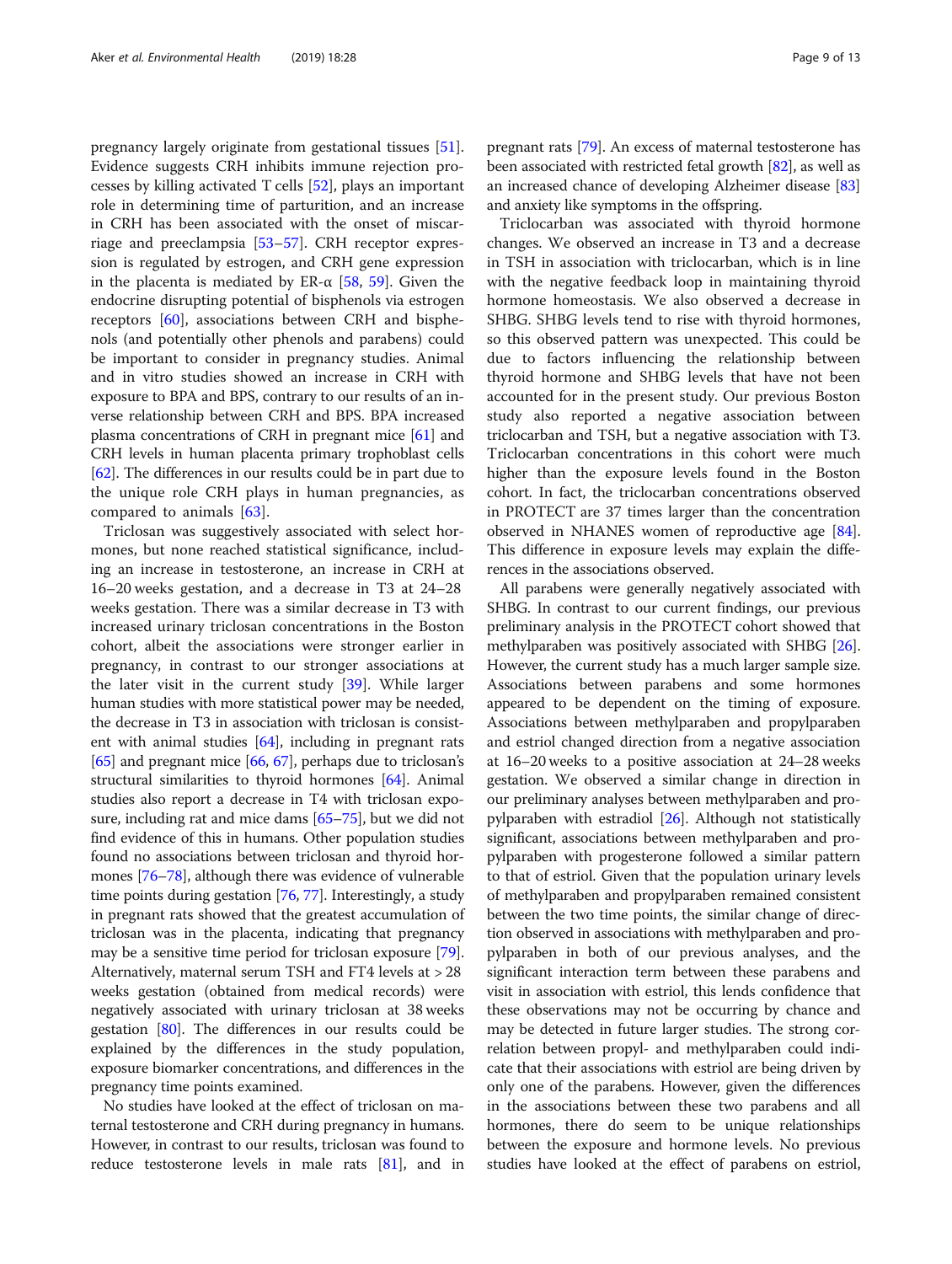<span id="page-9-0"></span>SHBG or CRH; however, evidence suggests parabens have ER-β agonistic activity  $[85]$  $[85]$  $[85]$ , and stimulate progesterone mRNA expression via ER- $\alpha$  signaling [[86](#page-12-0), [87\]](#page-12-0). This could suggest a potential mechanism by which reproductive hormone levels could be directly or indirectly altered in response to paraben exposure.

The present study also showed a general decrease in TSH in association with parabens, but only methylparaben reached a significant association with TSH. Additionally, methylparaben and propylparaben were associated with a decrease in the T3/T4 ratio, particularly at 24–28 weeks gestation. Results from our Boston cohort also showed a decrease in T3/T4 ratio, as well as T3, at median 26 weeks gestation [\[88](#page-12-0)]. In other research, human and animal studies reported a decrease in T4 and FT4 with paraben exposure in females [[78,](#page-12-0) [89](#page-12-0)], and two small studies in men found no associations between parabens and thyroid hormones [\[90](#page-12-0), [91\]](#page-12-0). The difference in the results is likely due to the different study populations; none of those studies looked specifically at prenatal exposure.

Our study had several limitations. We did not have data on the iodine status of the women; deficiency in this element could affect thyroid hormone function. However, iodine may act as mechanistic intermediate exposure between the exposure and thyroid hormone, and controlling for iodine status could lead to bias [[92\]](#page-12-0). Furthermore, iodine had no effect on the associations between phenols and thyroid hormones in our previous study of NHANES data [[78\]](#page-12-0). We also did not have data on thyroperoxidase antibodies nor human chorionic gonadotropin (hCG), which could potentially affect thyroid function as well [[93,](#page-12-0) [94](#page-12-0)]. While data at two time points is a great improvement from the more common cross-sectional study design, the two time points may not be sufficient to understand the potential influence of these biomarkers on maternal hormones. The relatively high variation in urinary concentrations of the target biomarkers (particularly BPA) over time may also introduce potential bias stemming from random measurement error. Given the multiple comparisons conducted, there is a chance of Type I error, and caution must be used when interpreting our findings. Finally, although one of the strengths of the present study is our ability to investigate the relationships between these chemicals and hormone levels in a vulnerable population, our study population was based in a population in Puerto Rico of lower income who also had higher urinary concentrations of some of the exposure biomarkers; therefore, the results may not be fully generalizable to other populations.

Our study also had many strengths. Our robust sample size, and the collection of exposure biomarkers and hormone data at two time points during pregnancy helps account for the biomarkers' short lifespan in the body, and the varying levels of hormones throughout pregnancy. The repeated measures allow for the control of intra-individual variability, and increases statistical power. We were also able to explore potential windows of susceptibility for these associations.

Additionally, we were able to compare our results from this analysis to our own analyses that employed similar statistical methods in two other data sets, namely LMMs to capture biomarkers at various time points and allow subject-specific intercepts. While there were many similarities in the results across the three analyses, the differences in results may point to the importance of outside factors that may not be captured in our models that alter the associations between these chemicals and endocrine disruption through interaction with the chemicals. These outside factors could include other endocrine-altering variables, such as exposure to other unaccounted for chemicals, maternal stress, genetic, epigenetic, or other differences. It is imperative that future studies look beyond the association between a single chemical and singe hormone, and explore potential interactions with chemical exposure.

# Conclusion

Our results provide suggestive human evidence for associations between select biomarkers with maternal thyroid and reproductive hormones during gestation. Of note, we report negative associations between parabens and SHBG, a negative association between BPS and CRH, and associations between triclocarban and triclosan with reproductive and thyroid hormones. Our stratified analyses show that some associations may be stronger at certain time points during pregnancy. Further studies in larger populations and with more repeated measures across pregnancy to will be useful to confirm our findings, and better understand if and how these hormone changes may affect downstream maternal and infant health outcomes.

# Additional file

[Additional file 1:](https://doi.org/10.1186/s12940-019-0459-5) Table S1. Results of the adjusted MLRs regressing reproductive hormones versus exposure biomarkers by visit. Table S2. Results of the adjusted MLRs regressing thyroid hormones versus exposure biomarkers by visit. Table S3. Result comparison between the common exposure biomarkers and hormones. (DOCX 32 kb)

[Additional file 2:](https://doi.org/10.1186/s12940-019-0459-5) Adjusted multiple linear regressions of hormones versus urinary concentrations of biomarkers stratified by study visit. Visit 1: 16-20 weeks; Visit 3: 24-28 weeks. EPB and BPF are categorical variables. \* represents at least one marginal association between the urinary concentration and the hormone across the four time points. \*\* represents at least one significant association between the urinary biomarker concentration and the hormone across the four time points. BPF and EPB were dichotomous variables. 2,4-DCP: 2,4-dichlorophenol; 2,5-DCP: 2,5-dichlorophenol; BP-3: Benzophenone; TCS: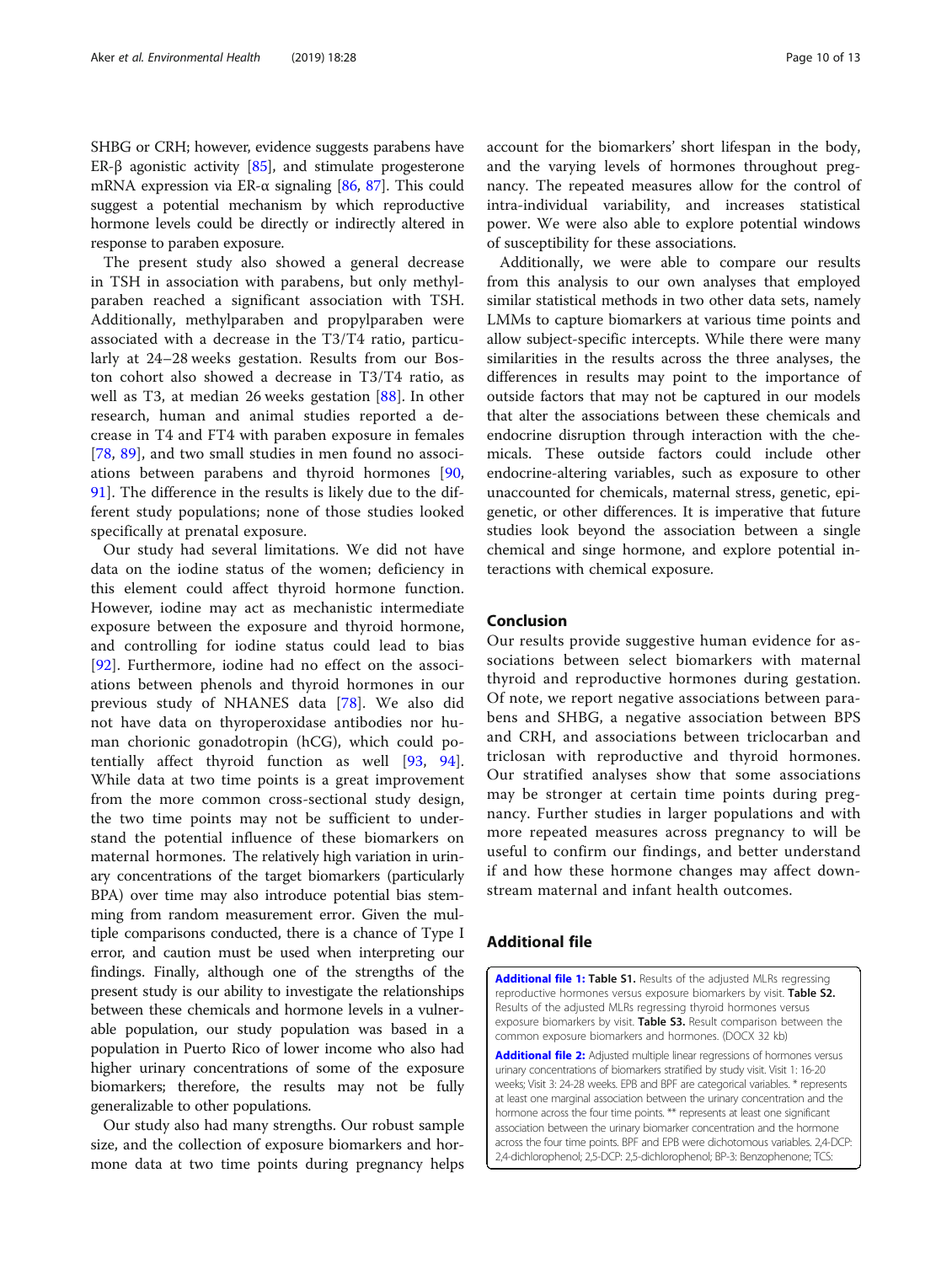<span id="page-10-0"></span>Triclosan; TCC: Triclocarban; EPB: ethylparaben; MPB: Methylparaben; BPB: Butylparaben; PPB: Propylparaben (DOCX 664 kb)

#### Abbreviations

BMI: Body mass index; BPA: Bisphenol-A; BPF: Bisphenol-F; BPS: Bishphenol-S; CDC: Centers for Disease Control and Prevention; CI: Confidence intervals; CRH: Corticotropin-releasing hormone; FT4: Free thyroxine; hCG: Human chorionic gonadotropin; LMM: Linear Mixed Models; LOD: Limit of detection; MLR: Multiple linear regression; NHANES: National Health and Nutrition Examination Survey; PROTECT: Puerto Rico Testsite for Exploring Contamination Threats; SG: Specific gravity; SHBG: Sex-hormone-binding globulin; T3: Total triiodothyronine; T4: Total thyroxine; TSH: Thyroidstimulating hormone

#### Acknowledgements

We gratefully acknowledge Antonia Calafat and Xiaoyun Ye at the Centers for Disease Control and Prevention for analysis of urinary phenol, paraben and triclocarban concentrations. We would like to thank and D. McConnell of the CLASS Lab at University of Michigan for assistance in hormone analysis.

#### Funding

This work was supported by the National Institute of Environmental Health Sciences, National Institutes of Health (Grants P42ES017198, P50ES026049, and UG3OD023251). Funding for Ferguson KK was provided by the Intramural Research Program of the National Institute of Environmental Health Sciences, NIH. The funding sources had no involvement in the study design, collection, analysis & interpretation of data or writing of the report. The findings and conclusions in this report are those of the authors and do not necessarily represent the official position of the Centers for Disease Control and Prevention. Use of trade names is for identification only and does not imply endorsement by the CDC, the Public Health Service, or the US Department of Health and Human Services.

#### Availability of data and materials

Datasets analyzed for the current study are not publicly available because they contain sensitive and protected health information on our participants.

#### Authors' contributions

AMA: data analysis, AMA & JDM: data interpretation and drafting of document, KKF: data cleaning, JDM, ANA & JFC: conception and design, ZYR: acquisition of data, BM: methodology advisor; AMC: data measurement. All authors read and approved the final manuscript.

# Ethics approval and consent to participate

This study was approved by the research and ethics committees of the University Of Michigan School Of Public Health, University of Puerto Rico, Northeastern University, and the University of Georgia. All study participants provided full informed consent prior to participation.

#### Consent for publication

Not applicable.

#### Competing interests

The authors declare that they have no competing interests. The involvement of the Centers for Disease Control and Prevention (CDC) laboratory did not constitute engagement in human subjects research.

# Publisher's Note

Springer Nature remains neutral with regard to jurisdictional claims in published maps and institutional affiliations.

#### Author details

<sup>1</sup>Department of Environmental Health Sciences, University of Michigan School of Public Health, Room 1835 SPH I, 1415 Washington Heights, Ann Arbor, MI 48109-2029, USA. <sup>2</sup>Epidemiology Branch, Intramural Research Program, National Institute of Environmental Health Sciences, Durham, USA. <sup>3</sup>Graduate School of Public Health, Medical Sciences Campus, University of Puerto Rico, San Juan, PR, USA. <sup>4</sup>Department of Biostatistics, University of Michigan School of Public Health, Ann Arbor, MI, USA. <sup>5</sup>College of Engineering, Northeastern University, Boston, MA, USA. <sup>6</sup>Centers for Disease

# Received: 28 June 2018 Accepted: 28 February 2019 Published online: 02 April 2019

#### References

- 1. Karpuzoglu E, Holladay SD, Gogal RM. Parabens: potential impact of lowaffinity estrogen receptor binding chemicals on human health. J Toxicol Environ Health B Crit Rev. 2013;16:321–35.
- 2. Peretz J, Vrooman L, Ricke WA, Hunt PA, Ehrlich S, Hauser R, et al. Bisphenol a and reproductive health: update of experimental and human evidence, 2007-2013. Environ Health Perspect. 2014;122:775–86.
- Rochester JR. Bisphenol A and human health: A review of the literature. Reprod Toxicol. 2013;42:132–55.
- 4. Rochester JR, Bolden AL. Bisphenol S and F: a systematic review and comparison of the hormonal activity of bisphenol a substitutes. Environ Health Perspect. 2015;123:643–50.
- Tang R, Chen M-J, Ding G-D, Chen X-J, Han X-M, Zhou K, et al. Associations of prenatal exposure to phenols with birth outcomes. Environ Pollut Barking Essex. 2013;178:115–20.
- Lassen TH, Frederiksen H, Kyhl HB, Swan SH, Main KM, Andersson A-M, et al. Prenatal Triclosan Exposure and Anthropometric Measures including Anogenital Distance in Danish Infants. Environ Health Perspect. 2016;124(8): 1261–8. <https://doi.org/10.1289/ehp.1409637>.
- 7. Vernet C, Pin I, Giorgis-Allemand L, Philippat C, Benmerad M, Quentin J, et al. In Utero Exposure to Select Phenols and Phthalates and Respiratory Health in Five-Year-Old Boys: A Prospective Study. Environ Health Perspect. 2017;125(9):097006. <https://doi.org/10.1289/EHP1015>.
- 8. Gutiérrez-Torres DS, Barraza-Villarreal A, Hernandez-Cadena L, Escamilla-Nuñez C, Romieu I. Prenatal exposure to endocrine disruptors and Cardiometabolic risk in preschoolers: a systematic review based on cohort studies. Ann Glob Health. 2018;84:239–49.
- 9. Centers for Disease Control and Prevention. Fourth National Report on Human Exposure to Environmental Chemicals, Updated Tables, January 2017 [Internet]. Atlanta, GA: Centers for Disease Control and Prevention (CDC); 2017 . Available from: [https://www.cdc.gov/exposurereport/pdf/](https://www.cdc.gov/exposurereport/pdf/FourthReport_UpdatedTables_Volume1_Jan2017.pdf) [FourthReport\\_UpdatedTables\\_Volume1\\_Jan2017.pdf.](https://www.cdc.gov/exposurereport/pdf/FourthReport_UpdatedTables_Volume1_Jan2017.pdf) Accessed 9 Mar 2019.
- 10. Boberg J, Taxvig C, Christiansen S, Hass U. Possible endocrine disrupting effects of parabens and their metabolites. Reprod Toxicol Elmsford N. 2010; 30:301–12.
- 11. Dodson RE, Nishioka M, Standley LJ, Perovich LJ, Brody JG, Rudel RA. Endocrine disruptors and asthma-associated chemicals in consumer products. Environ Health Perspect. 2012;120:935–43.
- 12. Castracane VD. Endocrinology of preterm labor. Clin Obstet Gynecol. 2000; 43:717–26.
- 13. Smith R, Smith JI, Shen X, Engel PJ, Bowman ME, McGrath SA, et al. Patterns of plasma corticotropin-releasing hormone, progesterone, estradiol, and estriol change and the onset of human labor. J Clin Endocrinol Metab. 2009;94:2066–74.
- 14. Glinoer D. The regulation of thyroid function in pregnancy: pathways of endocrine adaptation from physiology to pathology. Endocr Rev. 1997;18:404–33.
- 15. Smith R, Paul J, Maiti K, Tolosa J, Madsen G. Recent advances in understanding the endocrinology of human birth. Trends Endocrinol Metab. 2012;23:516–23.
- 16. Schug TT, Blawas AM, Gray K, Heindel JJ, Lawler CP. Elucidating the Links between Endocrine Disruptors and Neurodevelopment. Endocrinology. 2015:en20141734.
- 17. Schug TT, Janesick A, Blumberg B, Heindel JJ. Endocrine disrupting chemicals and disease susceptibility. J Steroid Biochem Mol Biol. 2011;127:204–15.
- 18. Krause M, Klit A, Blomberg Jensen M, Søeborg T, Frederiksen H, Schlumpf M, et al. Sunscreens: are they beneficial for health? An overview of endocrine disrupting properties of UV-filters. Int J Androl. 2012;35:424–36.
- 19. Darbre PD, Harvey PW. Paraben esters: review of recent studies of endocrine toxicity, absorption, esterase and human exposure, and discussion of potential human health risks. J Appl Toxicol JAT. 2008;28:561–78.
- 20. Wang C-F, Tian Y. Reproductive endocrine-disrupting effects of triclosan: Population exposure, present evidence and potential mechanisms. Environ Pollut Barking Essex. 2015;206:195–201.
- 21. Giulivo M, Lopez de Alda M, Capri E, Barceló D. Human exposure to endocrine disrupting compounds: their role in reproductive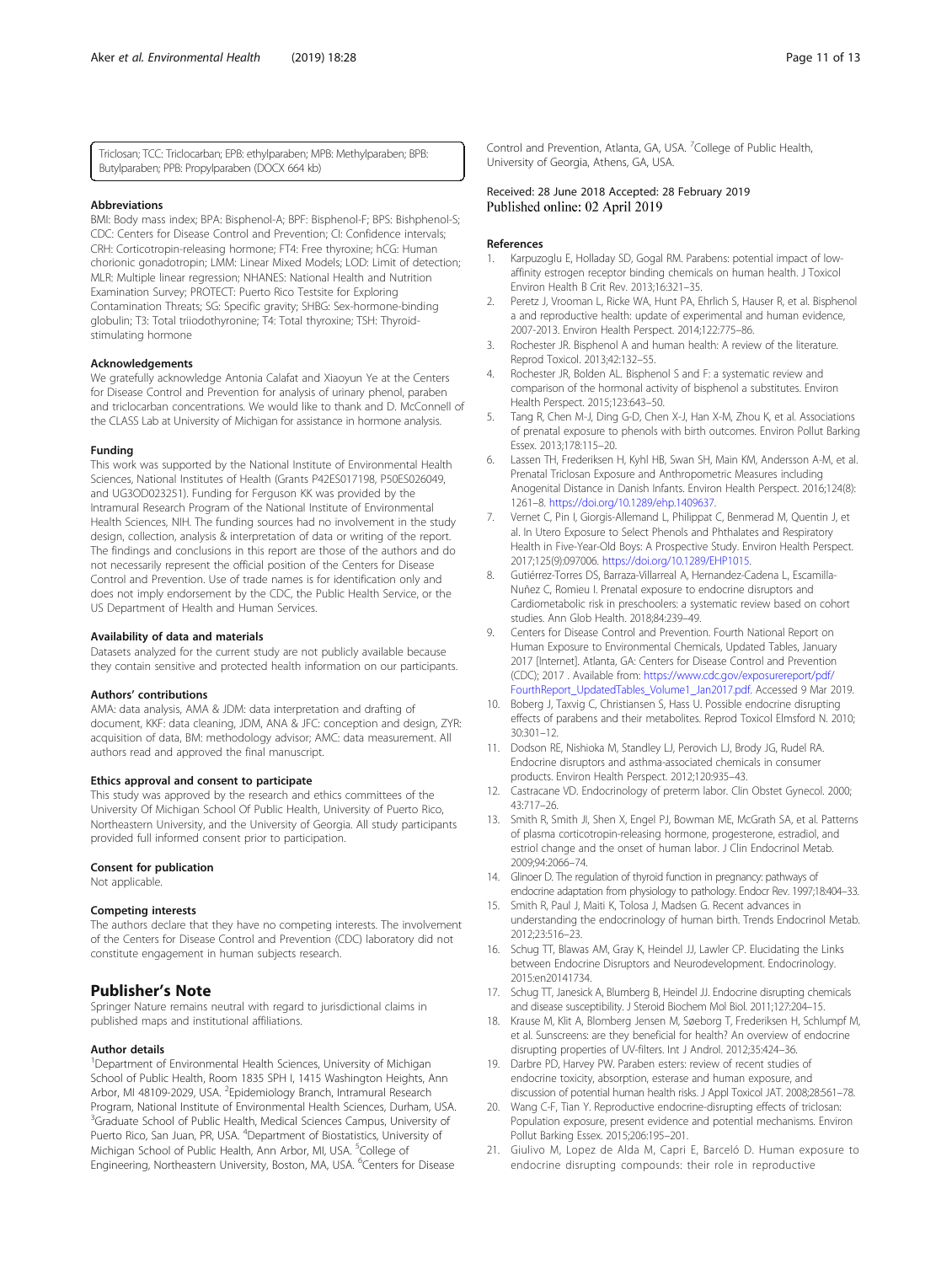<span id="page-11-0"></span>systems, metabolic syndrome and breast cancer. A review. Environ Res. 2016;151:251–64.

- 22. Di Renzo GC, Conry JA, Blake J, DeFrancesco MS, DeNicola N, Martin JN, et al. International Federation of Gynecology and Obstetrics opinion on reproductive health impacts of exposure to toxic environmental chemicals. Int J Gynecol Obstet. 2015;131:219–25.
- 23. Mallozzi M, Bordi G, Garo C, Caserta D. The effect of maternal exposure to endocrine disrupting chemicals on fetal and neonatal development: a review on the major concerns. Birth Defects Res Part C Embryo Today Rev. 2016;108:224–42.
- 24. Rattan S, Zhou C, Chiang C, Mahalingam S, Brehm E, Flaws J. Exposure to endocrine disruptors during adulthood: consequences for female fertility. J Endocrinol. 2017;233(3):R109–R129. <https://doi.org/10.1530/JOE-17-0023>
- 25. Braun JM. Early-life exposure to EDCs: role in childhood obesity and neurodevelopment. Nat Rev Endocrinol. 2017;13:161–73.
- 26. Aker AM, Watkins DJ, Johns LE, Ferguson KK, Soldin OP, Anzalota Del Toro LV, et al. Phenols and parabens in relation to reproductive and thyroid hormones in pregnant women. Environ Res. 2016;151:30–7.
- 27. Cantonwine DE, Cordero JF, Rivera-González LO, Anzalota Del Toro LV, Ferguson KK, Mukherjee B, et al. Urinary phthalate metabolite concentrations among pregnant women in northern Puerto Rico: distribution, temporal variability, and predictors. Environ Int. 2014;62:1–11.
- 28. Meeker JD, Cantonwine DE, Rivera-González LO, Ferguson KK, Mukherjee B, Calafat AM, et al. Distribution, variability, and predictors of urinary concentrations of phenols and parabens among pregnant women in Puerto Rico. Environ Sci Technol. 2013;47:3439–47.
- 29. Ye X, Kuklenyik Z, Needham LL, Calafat AM. Quantification of urinary conjugates of bisphenol a, 2,5-dichlorophenol, and 2-hydroxy-4 methoxybenzophenone in humans by online solid phase extraction-high performance liquid chromatography-tandem mass spectrometry. Anal Bioanal Chem. 2005;383:638–44.
- 30. Ye X, Bishop AM, Reidy JA, Needham LL, Calafat AM. Parabens as urinary biomarkers of exposure in humans. Environ Health Perspect. 2006;114:1843–6.
- 31. Watkins DJ, Ferguson KK, Anzalota Del Toro LV, Alshawabkeh AN, Cordero JF, Meeker JD. Associations between urinary phenol and paraben concentrations and markers of oxidative stress and inflammation among pregnant women in Puerto Rico. Int J Hyg Environ Health. 2015;218:212–9.
- 32. Hornung RW, Reed LD. Estimation of average concentration in the presence of nondetectable values. Appl Occup Environ Hyg. 1990;5:46–51.
- 33. Dietrich JW, Landgrafe G, Fotiadou EH. TSH and Thyrotropic Agonists: Key Actors in Thyroid Homeostasis [Internet]. J. Thyroid Res. 2012;2012:29. Article ID 351864. <https://doi.org/10.1155/2012/351864>.
- 34. Romero R, Scoccia B, Mazor M, Wu YK, Benveniste R. Evidence for a local change in the progesterone/estrogen ratio in human parturition at term. Am J Obstet Gynecol. 1988;159:657–60.
- 35. Ruiz RJ, Saade GR, Brown CEL, Nelson-Becker C, Tan A, Bishop S, et al. The effect of acculturation on progesterone/estriol ratios and preterm birth in Hispanics. Obstet Gynecol. 2008;111:309–16.
- 36. O'Brien KM, Upson K, Cook NR, Weinberg CR. Environmental Chemicals in Urine and Blood: improving methods for creatinine and lipid adjustment. Environ Health Perspect. 2016;124:220–7.
- 37. Sartain CV, Hunt PA. An old culprit but a new story: bisphenol a and "NextGen" bisphenols. Fertil Steril. 2016;106:820–6.
- 38. Aker AM, Watkins DJ, Johns LE, Ferguson KK, Soldin OP, Del Toro LVA, et al. Phenols and parabens in relation to reproductive and thyroid hormones in pregnant women. Environ Res. 2016;151:30–7.
- 39. Aker AM, Johns L, McElrath TF, Cantonwine DE, Mukherjee B, Meeker JD. Associations between maternal phenol and paraben urinary biomarkers and maternal hormones during pregnancy: a repeated measures study. Environ Int. 2018;113:341–9.
- 40. Chevrier J, Gunier RB, Bradman A, Holland NT, Calafat AM, Eskenazi B, et al. Maternal urinary bisphenol a during pregnancy and maternal and neonatal thyroid function in the CHAMACOS study. Environ Health Perspect. 2013; 121:138–44.
- 41. Romano ME, Webster GM, Vuong AM, Thomas Zoeller R, Chen A, Hoofnagle AN, et al. Gestational urinary bisphenol a and maternal and newborn thyroid hormone concentrations: the HOME study. Environ Res. 2015;138: 453–60.
- 42. Aung MT, Johns LE, Ferguson KK, Mukherjee B, McElrath TF, Meeker JD. Thyroid hormone parameters during pregnancy in relation to

urinary bisphenol a concentrations: a repeated measures study. Environ Int. 2017;104:33–40.

- 43. Park C, Choi W, Hwang M, Lee Y, Kim S, Yu S, et al. Associations between urinary phthalate metabolites and bisphenol a levels, and serum thyroid hormones among the Korean adult population - Korean National Environmental Health Survey (KoNEHS) 2012-2014. Sci Total Environ. 2017;584–585:950–7.
- 44. van de Beek C, Thijssen JHH, Cohen-Kettenis PT, van Goozen SHM, Buitelaar JK. Relationships between sex hormones assessed in amniotic fluid, and maternal and umbilical cord serum: what is the best source of information to investigate the effects of fetal hormonal exposure? Horm Behav. 2004;46:663–9.
- 45. Gonçalves GD, Semprebon SC, Biazi BI, Mantovani MS, Fernandes GSA. Bisphenol a reduces testosterone production in TM3 Leydig cells independently of its effects on cell death and mitochondrial membrane potential. Reprod Toxicol Elmsford N. 2017;76:26–34.
- 46. Mahalingam S, Ther L, Gao L, Wang W, Ziv-Gal A, Flaws JA. The effects of in utero bisphenol a exposure on ovarian follicle numbers and steroidogenesis in the F1 and F2 generations of mice. Reprod Toxicol Elmsford N. 2017;74:150–7.
- 47. Ferguson KK, Peterson KE, Lee JM, Mercado-García A, Blank-Goldenberg C, Téllez-Rojo MM, et al. Prenatal and peripubertal phthalates and bisphenol a in relation to sex hormones and puberty in boys. Reprod Toxicol Elmsford N. 2014;47:70–6.
- 48. Makieva S, Saunders PTK, Norman JE. Androgens in pregnancy: roles in parturition. Hum Reprod Update. 2014;20:542–59.
- 49. Aker AM, Ferguson KK, Rosario ZY, Mukherjee B, Alshawabkeh AN, Cordero JF, et al. The associations between prenatal exposure to triclocarban, phenols and parabens with gestational age and birth weight in northern Puerto Rico. Environ Res. 2018;169:41–51.
- 50. Hines M, Golombok S, Rust J, Johnston KJ, Golding J. Team TALS of P and CS. Testosterone during pregnancy and gender role behavior of preschool children: a longitudinal, population study. Child Dev. 2002;73:1678–87.
- 51. Grino M, Chrousos GP, Margioris AN. The corticotropin releasing hormone gene is expressed in human placenta. Biochem Biophys Res Commun. 1987;148:1208–14.
- 52. Makrigiannakis A, Zoumakis E, Kalantaridou S, Coutifaris C, Margioris AN, Coukos G, et al. Corticotropin-releasing hormone promotes blastocyst implantation and early maternal tolerance. Nat Immunol. 2001;2:1018–24.
- 53. Nezi M, Mastorakos G, Mouslech Z. Corticotropin releasing hormone and the immune/inflammatory response. In: De Groot LJ, Chrousos G, Dungan K, Feingold KR, Grossman A, Hershman JM, et al., editors. Endotext [internet]. South Dartmouth (MA): [MDText.com](http://mdtext.com), Inc.; 2000. Available from: [http://www.](http://www.ncbi.nlm.nih.gov/books/NBK279017/) [ncbi.nlm.nih.gov/books/NBK279017/.](http://www.ncbi.nlm.nih.gov/books/NBK279017/) Accessed 9 Mar 2018.
- 54. Kalantaridou SN, Zoumakis E, Makrigiannakis A, Godoy H, Chrousos GP. The role of corticotropin-releasing hormone in blastocyst implantation and early fetal immunotolerance. Horm Metab Res Horm Stoffwechselforschung Horm Metab. 2007;39:474–7.
- 55. McLean null, Smith null. Corticotropin-releasing Hormone in Human Pregnancy and Parturition. Trends Endocrinol Metab TEM. 1999;10:174–8.
- 56. Madhappan B, Kempuraj D, Christodoulou S, Tsapikidis S, Boucher W, Karagiannis V, et al. High levels of intrauterine Corticotropin-releasing hormone, Urocortin, Tryptase, and Interleukin-8 in spontaneous abortions. Endocrinology. 2003;144:2285–90.
- 57. Arck PC, Rücke M, Rose M, Szekeres-Bartho J, Douglas AJ, Pritsch M, et al. Early risk factors for miscarriage: a prospective cohort study in pregnant women. Reprod BioMed Online. 2008;17:101–13.
- 58. Petraglia F, Imperatore A, Challis JRG. Neuroendocrine mechanisms in pregnancy and parturition. Endocr Rev. 2010;31:783–816.
- 59. Ni X, Hou Y, King BR, Tang X, Read MA, Smith R, et al. Estrogen receptormediated down-regulation of corticotropin-releasing hormone gene expression is dependent on a cyclic adenosine 3′,5′-monophosphate regulatory element in human placental syncytiotrophoblast cells. J Clin Endocrinol Metab. 2004;89:2312–8.
- 60. Caserta D, Di Segni N, Mallozzi M, Giovanale V, Mantovani A, Marci R, et al. Bisphenol a and the female reproductive tract: an overview of recent laboratory evidence and epidemiological studies. Reprod Biol Endocrinol. 2014;12:37.
- 61. Tan W, Huang H, Wang Y, Wong TY, Wang CC, Leung LK. Bisphenol a differentially activates protein kinase C isoforms in murine placental tissue. Toxicol Appl Pharmacol. 2013;269:163–8.